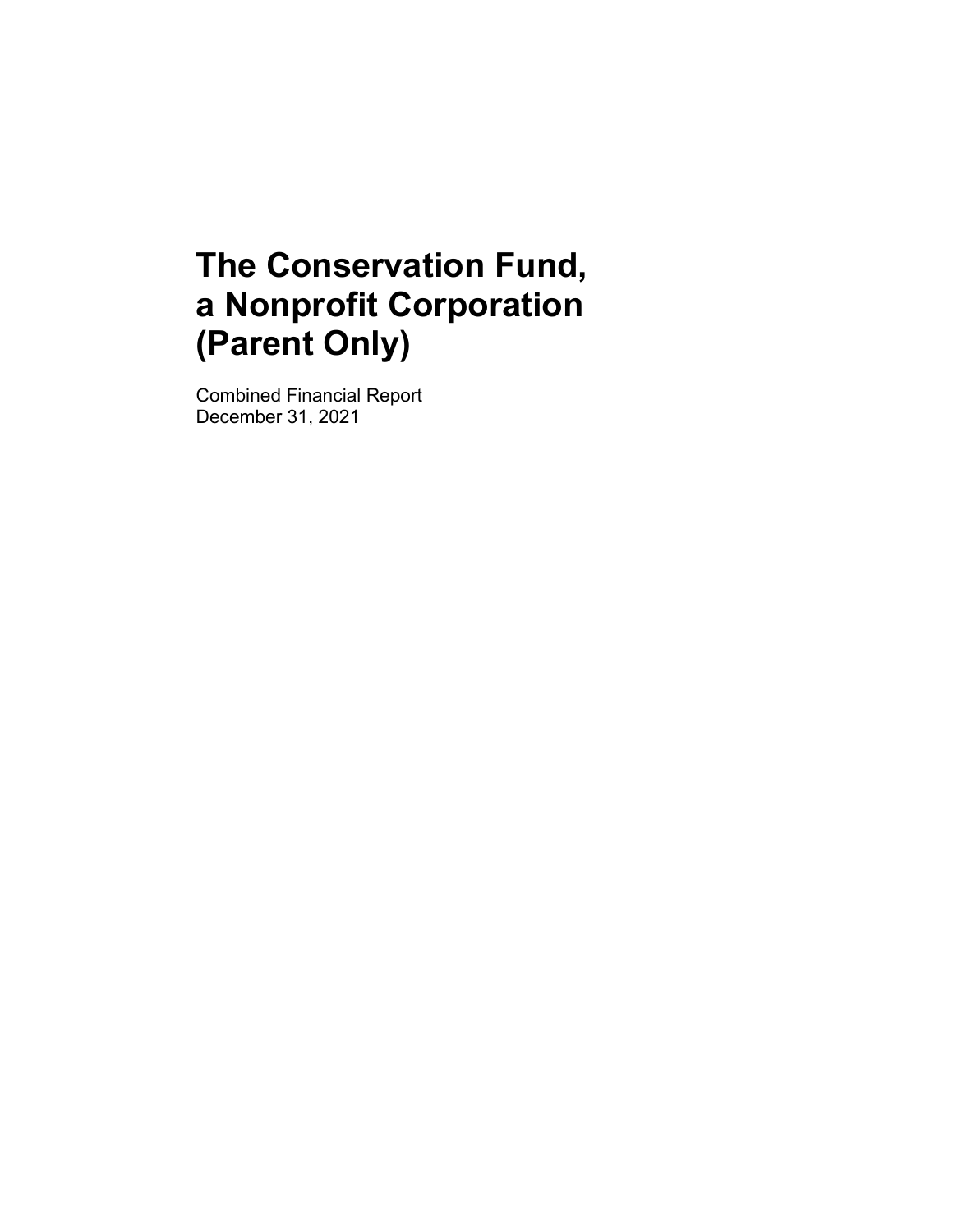# **Contents**

| Independent auditor's report              | $1 - 2$  |
|-------------------------------------------|----------|
| <b>Financial statements</b>               |          |
| Combined statement of financial position  | 3        |
| Combined statement of activities          | 4        |
| Combined statement of functional expenses | 5        |
| Combined statement of cash flows          | $6 - 7$  |
| Notes to combined financial statements    | $8 - 21$ |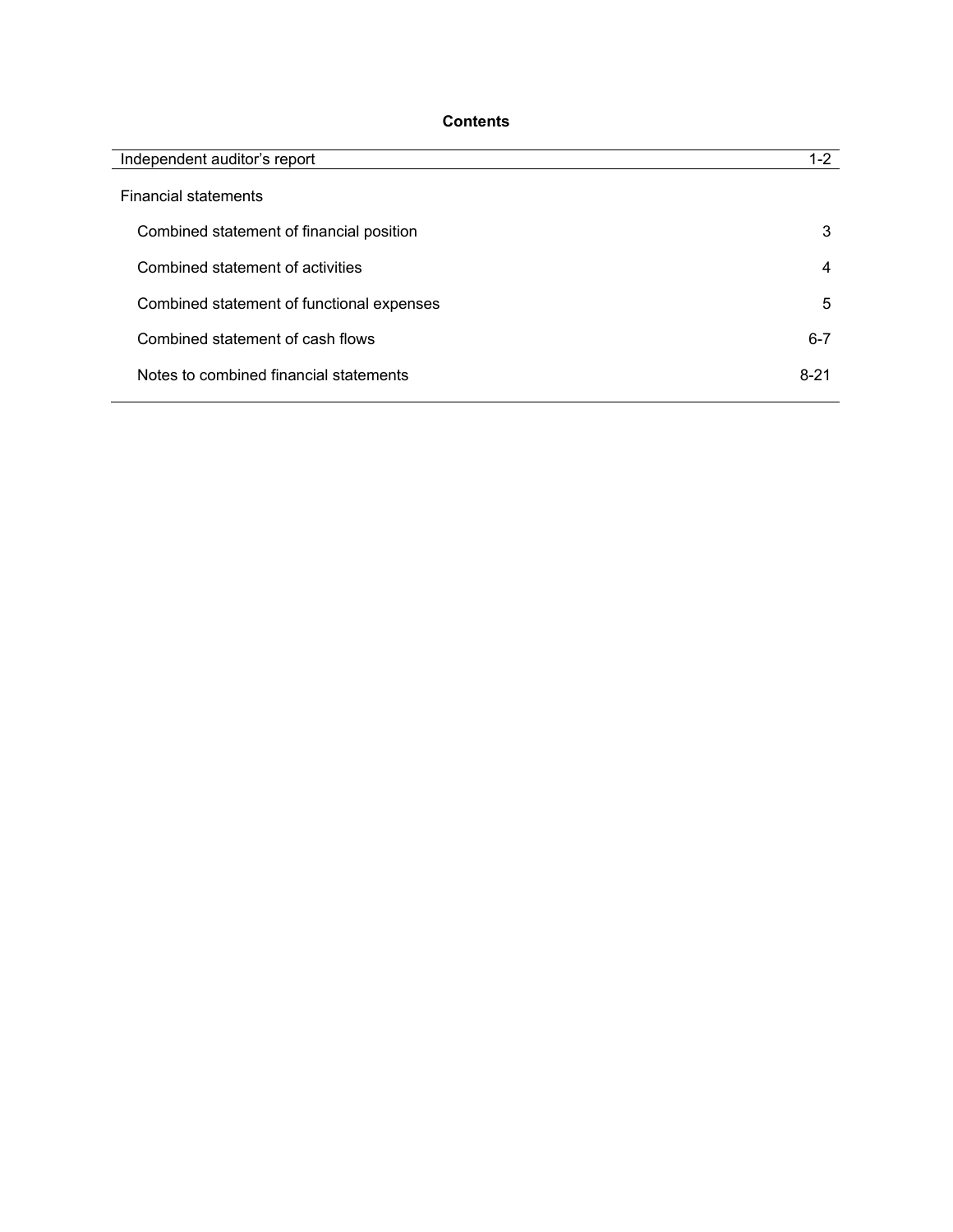

**RSM US LLP** 

#### **Independent Auditor's Report**

Board of Directors The Conservation Fund, a Nonprofit Corporation

#### **Opinion**

We have audited the combined financial statements of The Conservation Fund, a Nonprofit Corporation and Affiliates (the Organization), which comprise the combined statement of financial position as of December 31, 2021, the related combined statements of activities, functional expenses and cash flows for the year then ended, and the related notes to the combined financial statements (collectively, the financial statements).

In our opinion, the accompanying financial statements present fairly, in all material respects, the financial position of the Organization as of December 31, 2021, and the changes in their net assets and their cash flows for the year then ended in accordance with accounting principles generally accepted in the United States of America.

#### **Basis for Opinion**

We conducted our audit in accordance with auditing standards generally accepted in the United States of America (GAAS). Our responsibilities under those standards are further described in the Auditor's Responsibilities for the Audit of the Financial Statements section of our report. We are required to be independent of the Organization and to meet our other ethical responsibilities, in accordance with the relevant ethical requirements relating to our audit. We believe that the audit evidence we have obtained is sufficient and appropriate to provide a basis for our audit opinion.

#### **Emphasis of Matter**

As discussed in Note 1 to the financial statements, the accompanying financial statements are those of The Conservation Fund, a Nonprofit Corporation (parent company) and certain affiliates, Sustainable Conservation, Inc. and White Pine Forest, LLC, and are not those of the primary reporting entity, which include another affiliate, Natural Capital Investment Fund, Inc. d/b/a Partner Community Capital. The combined financial statements of The Conservation Fund, a Nonprofit Corporation (parent company) and all its affiliates have been issued as the general purpose financial statements of the primary reporting entity and should be read in conjunction with these financial statements. Our opinion is not modified with respect to this matter.

#### **Responsibilities of Management for the Financial Statements**

Management is responsible for the preparation and fair presentation of the financial statements in accordance with accounting principles generally accepted in the United States of America, and for the design, implementation and maintenance of internal control relevant to the preparation and fair presentation of financial statements that are free from material misstatement, whether due to fraud or error.

In preparing the financial statements, management is required to evaluate whether there are conditions or events, considered in the aggregate, that raise substantial doubt about the Organization's ability to continue as a going concern within one year after the date that the financial statements are issued (or within one year after the date that the financial statements are available to be issued when applicable).

THE POWER OF BEING UNDERSTOOD AUDIT | TAX | CONSULTING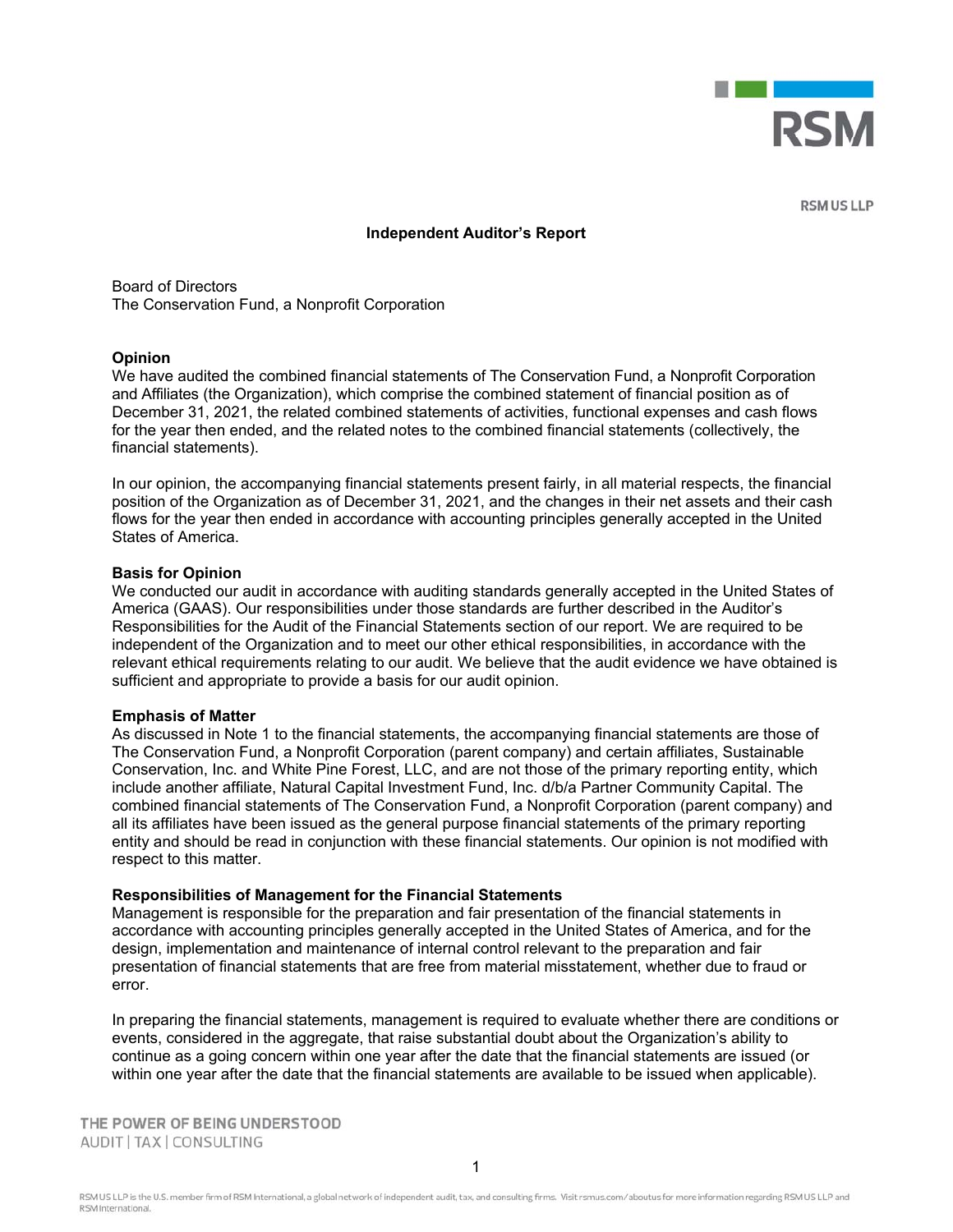#### **Auditor's Responsibilities for the Audit of the Financial Statements**

Our objectives are to obtain reasonable assurance about whether the financial statements as a whole are free from material misstatement, whether due to fraud or error, and to issue an auditor's report that includes our opinion. Reasonable assurance is a high level of assurance but is not absolute assurance and, therefore, is not a guarantee that an audit conducted in accordance with GAAS will always detect a material misstatement when it exists. The risk of not detecting a material misstatement resulting from fraud is higher than for one resulting from error, as fraud may involve collusion, forgery, intentional omissions, misrepresentations, or the override of internal control. Misstatements are considered material if there is a substantial likelihood that, individually or in the aggregate, they would influence the judgment made by a reasonable user based on the financial statements.

In performing an audit in accordance with GAAS, we:

- Exercise professional judgment and maintain professional skepticism throughout the audit.
- Identify and assess the risks of material misstatement of the financial statements, whether due to fraud or error, and design and perform audit procedures responsive to those risks. Such procedures include examining, on a test basis, evidence regarding the amounts and disclosures in the financial statements.
- Obtain an understanding of internal control relevant to the audit in order to design audit procedures that are appropriate in the circumstances, but not for the purpose of expressing an opinion on the effectiveness of the Organization's internal control. Accordingly, no such opinion is expressed.
- Evaluate the appropriateness of accounting policies used and the reasonableness of significant accounting estimates made by management, as well as evaluate the overall presentation of the financial statements.
- Conclude whether, in our judgment, there are conditions or events, considered in the aggregate, that raise substantial doubt about the Organization's ability to continue as a going concern for a reasonable period of time.

We are required to communicate with those charged with governance regarding, among other matters, the planned scope and timing of the audit, significant audit findings and certain internal control-related matters that we identified during the audit.

#### **Report on Summarized Comparative Information**

We have previously audited the Organization's 2020 financial statements, and we expressed an unmodified audit opinion on those audited financial statements in our report dated April 15, 2021. In our opinion, the summarized comparative information presented herein as of and for the year ended December 31, 2020, is consistent, in all material respects, with the audited financial statements from which it has been derived.

**RSM US LLP** 

McLean, Virginia April 22, 2022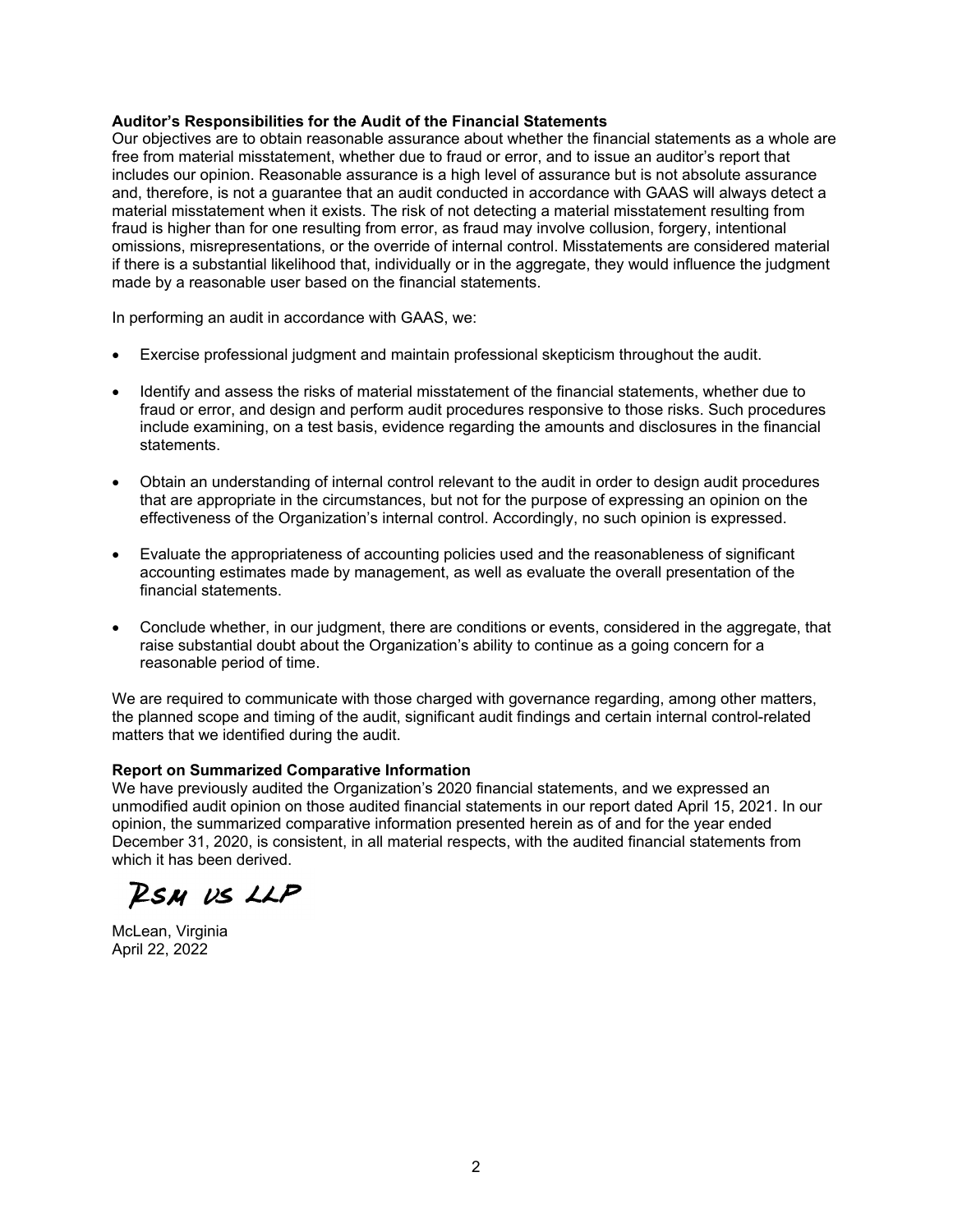**Combined Statement of Financial Position December 31, 2021 (With Comparative Totals for 2020) (In Thousands)**

|                                                   |    | 2021    | 2020          |
|---------------------------------------------------|----|---------|---------------|
| <b>Assets</b>                                     |    |         |               |
| Cash and cash equivalents                         | \$ | 67,554  | \$<br>88,373  |
| Restricted cash and cash equivalents              |    | 93,839  | 99,495        |
| Investments                                       |    | 53,314  | 29,725        |
| Receivables                                       |    | 6,490   | 5,213         |
| Due from an affiliate                             |    | 100     |               |
| Notes receivable, net                             |    | 23,580  | 31,589        |
| Promises to give, net                             |    | 5,030   | 3,285         |
| Other assets                                      |    | 5,622   | 8,872         |
| Property and equipment, net                       |    | 2,163   | 2,255         |
| Conservation land                                 |    | 693,226 | 687,333       |
| <b>Total assets</b>                               | 5  | 950,918 | \$<br>956,140 |
| <b>Liabilities and Net Assets</b>                 |    |         |               |
| Liabilities:                                      |    |         |               |
| Accounts payable and accrued expenses             | \$ | 12,082  | \$<br>17,026  |
| Deferred revenue and refundable advances          |    | 108,956 | 112,156       |
| Due to an affiliate                               |    |         | 125           |
| Amounts due to other nonprofit organizations      |    |         |               |
| and government agencies                           |    | 39,134  | 62,984        |
| Bonds and notes payable, net                      |    | 290,071 | 276,507       |
| <b>Total liabilities</b>                          |    | 450,243 | 468,798       |
| Commitments and contingencies (Notes 9 and 10)    |    |         |               |
| Net assets:                                       |    |         |               |
| Without donor restrictions:                       |    |         |               |
| The Organization                                  |    | 247,382 | 239,257       |
| Noncontrolling interest in White Pine Forest, LLC |    | 5,766   | 5,596         |
|                                                   |    | 253,148 | 244,853       |
| With donor restrictions                           |    | 247,527 | 242,489       |
| <b>Total net assets</b>                           |    | 500,675 | 487,342       |
| <b>Total liabilities and net assets</b>           | \$ | 950,918 | \$<br>956,140 |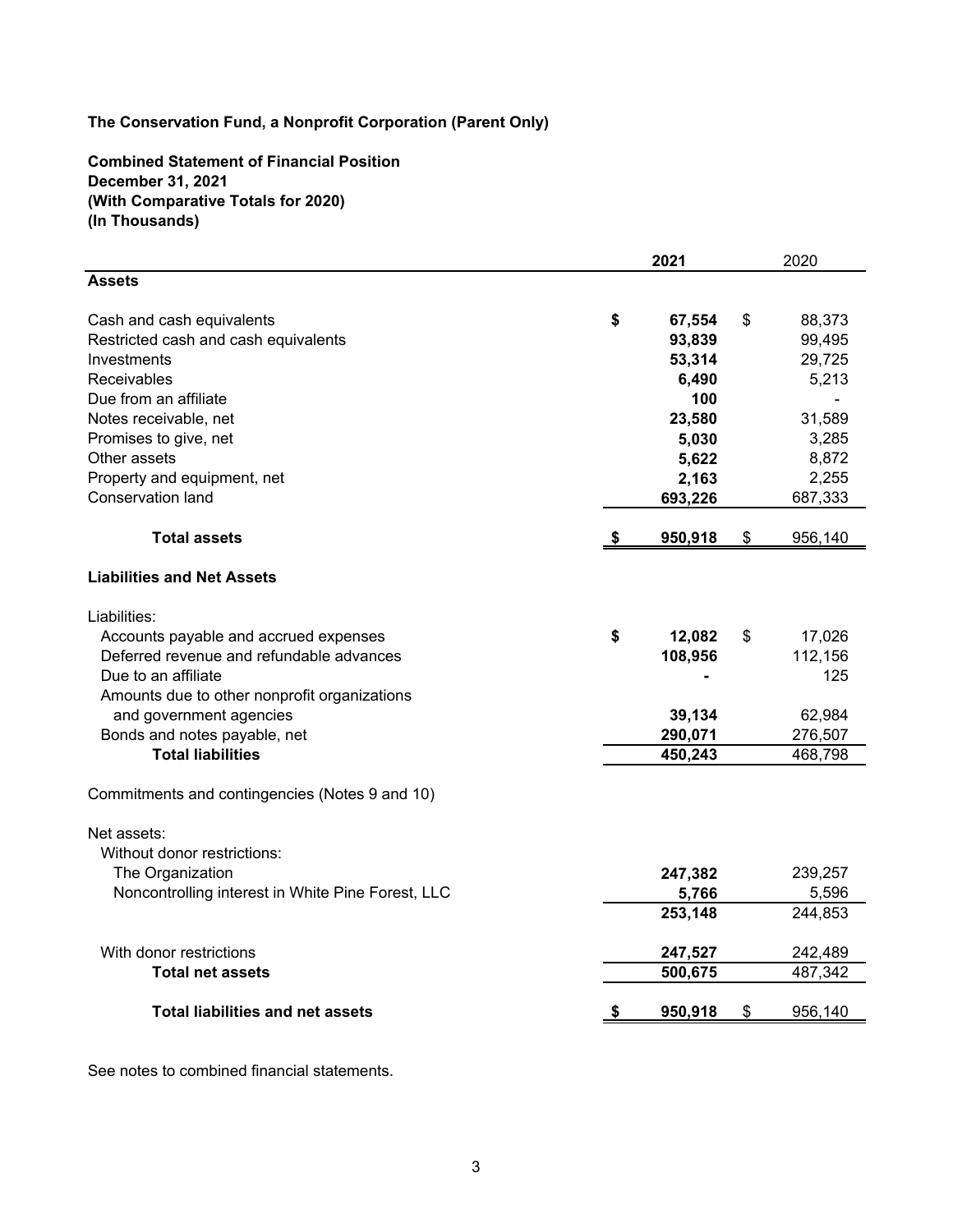# **Combined Statement of Activities Year Ended December 31, 2021 (With Comparative Totals for 2020) (In Thousands)**

|                                                 |                      |                                     | 2021              |                |                          |
|-------------------------------------------------|----------------------|-------------------------------------|-------------------|----------------|--------------------------|
|                                                 | <b>Without Donor</b> |                                     | <b>With Donor</b> |                | 2020                     |
|                                                 | <b>Restrictions</b>  | <b>Restrictions</b><br><b>Total</b> |                   | Total          |                          |
| Real estate activities:                         |                      |                                     |                   |                |                          |
| Support and revenue                             |                      |                                     |                   |                |                          |
| Contributions and grants                        | \$<br>14,055         | \$                                  | 41,991            | \$<br>56,046   | \$<br>59,059             |
| Land contributed for conservation               | 10,033               |                                     |                   | 10,033         | 7,526                    |
| Contract income                                 | 13,766               |                                     |                   | 13,766         | 13,412                   |
| Investment and other program income             | 10,814               |                                     |                   | 10,814         | 43,479                   |
| Sales of conservation land to others            | 142,308              |                                     |                   | 142,308        | 106,442                  |
| Net assets released from restrictions           | 36,153               |                                     | (36, 153)         |                |                          |
|                                                 | 227,129              |                                     | 5,838             | 232,967        | 229,918                  |
| Non-real estate activities:                     |                      |                                     |                   |                |                          |
| Support and revenue                             |                      |                                     |                   |                |                          |
| Contributions and grants                        | 7,284                |                                     | 14,346            | 21,630         | 14,382                   |
| Contract income                                 | 4,206                |                                     |                   | 4,206          | 4,502                    |
| Investment and other program income             | 13,763               |                                     |                   | 13,763         | 15,289                   |
| Net assets released from restrictions           | 15,146               |                                     | (15, 146)         | $\blacksquare$ | $\overline{\phantom{a}}$ |
|                                                 | 40,399               |                                     | (800)             | 39,599         | 34,173                   |
|                                                 |                      |                                     |                   |                |                          |
| <b>Total support and revenue</b>                | 267,528              |                                     | 5,038             | 272,566        | 264,091                  |
| Expenses:                                       |                      |                                     |                   |                |                          |
| Program services:                               |                      |                                     |                   |                |                          |
| Real estate programs                            | 234,001              |                                     |                   | 234,001        | 236,855                  |
| Non-real estate programs                        | 16,940               |                                     |                   | 16,940         | 18,123                   |
| <b>Total program services</b>                   | 250,941              |                                     |                   | 250,941        | 254,978                  |
| Supporting services:                            |                      |                                     |                   |                |                          |
| Management and general                          | 5,180                |                                     |                   | 5,180          | 6,308                    |
| Fundraising                                     | 3,168                |                                     |                   | 3,168          | 3,512                    |
| <b>Total supporting services</b>                | 8,348                |                                     | $\blacksquare$    | 8,348          | 9,820                    |
|                                                 |                      |                                     |                   |                |                          |
| <b>Total expenses</b>                           | 259,289              |                                     |                   | 259,289        | 264,798                  |
| Change in net assets                            | 8,239                |                                     | 5,038             | 13,277         | (707)                    |
|                                                 |                      |                                     |                   |                |                          |
| Net assets, beginning of year                   | 244,853              |                                     | 242,489           | 487,342        | 482,381                  |
| Capital contribution by noncontrolling interest | 56                   |                                     |                   | 56             | 5,668                    |
| Net assets, end of year                         | \$<br>253,148        | \$                                  | 247,527           | \$<br>500,675  | \$<br>487,342            |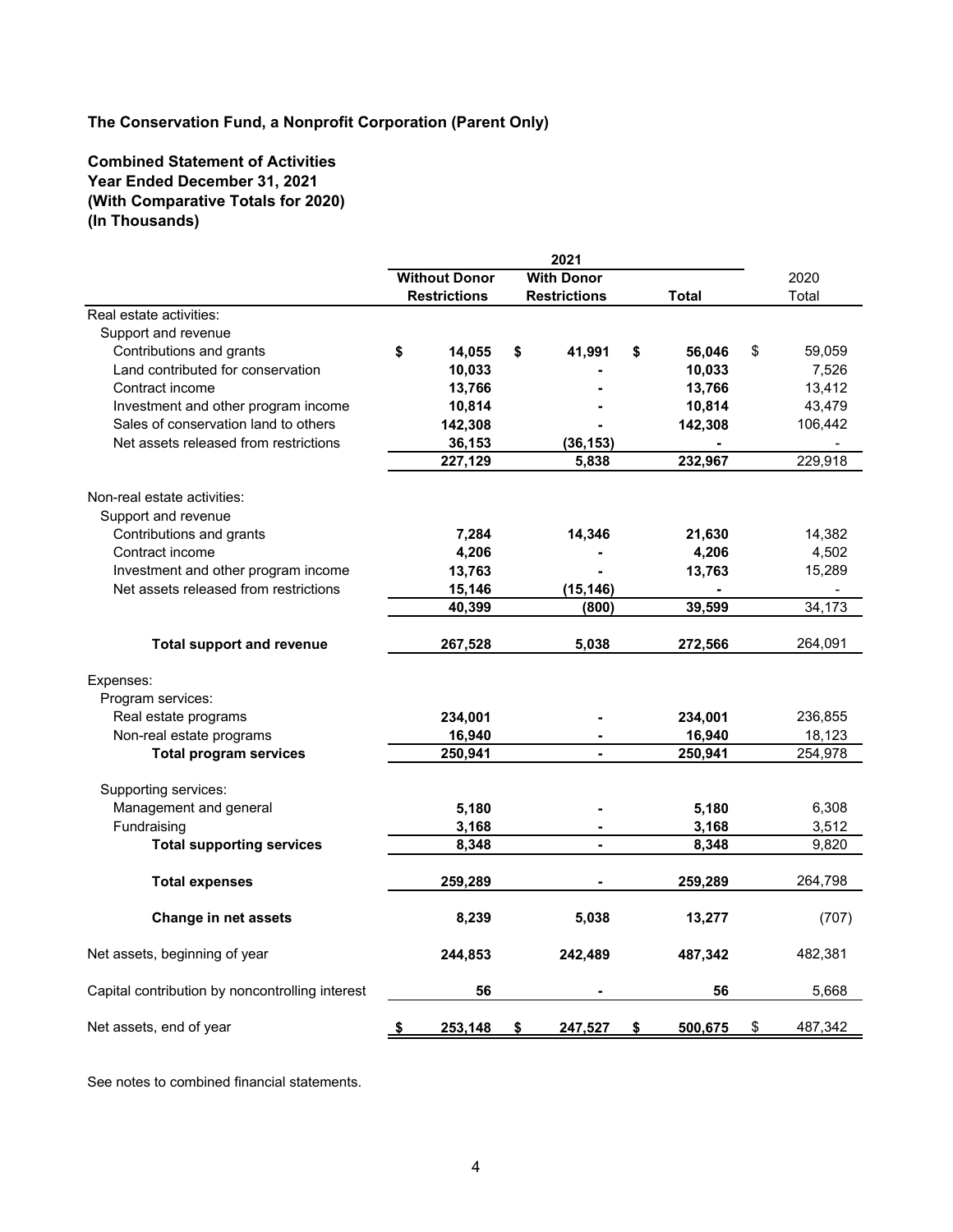**Combined Statement of Functional Expenses Year Ended December 31, 2021 (With Comparative Totals for 2020) (In Thousands)**

|                                         |                    |                         |                            |                 | 2021 |                          |    |                    |    |         |              |
|-----------------------------------------|--------------------|-------------------------|----------------------------|-----------------|------|--------------------------|----|--------------------|----|---------|--------------|
|                                         |                    | <b>Program Services</b> | <b>Supporting Services</b> |                 |      |                          |    |                    |    |         |              |
|                                         |                    |                         |                            | Total           |      | <b>Management</b>        |    |                    |    |         |              |
|                                         | <b>Real Estate</b> | <b>Non-Real Estate</b>  |                            | Program         |      | and                      |    |                    |    |         | 2020         |
|                                         | <b>Programs</b>    | <b>Programs</b>         |                            | <b>Services</b> |      | General                  |    | <b>Fundraising</b> |    | Total   | Total        |
| Personnel and fringe benefits           | \$<br>15,794       | \$<br>6,700             | \$                         | 22,494          | \$   | 3,698                    | \$ | 2,243              | S. | 28,435  | \$<br>27,965 |
| Contractual services                    | 11,361             | 1,281                   |                            | 12,642          |      | 790                      |    | 391                |    | 13,823  | 15,841       |
| Grants                                  | 12,070             | 7,305                   |                            | 19,375          |      |                          |    |                    |    | 19,376  | 26,520       |
| Postage, printing and photo             | 207                | 53                      |                            | 260             |      | 30                       |    | 102                |    | 392     | 340          |
| Equipment, supplies and depreciation    | 709                | 299                     |                            | 1,008           |      | 276                      |    | 196                |    | 1,480   | 1,321        |
| Occupancy                               | 1,991              | 382                     |                            | 2,373           |      | 184                      |    | 115                |    | 2,672   | 1,797        |
| Insurance                               | 348                | 140                     |                            | 488             |      | 66                       |    | 42                 |    | 596     | 654          |
| Taxes                                   | 3,080              |                         |                            | 3,080           |      |                          |    |                    |    | 3,080   | 1,886        |
| Travel                                  | 278                | 65                      |                            | 343             |      | 58                       |    | 27                 |    | 428     | 324          |
| Interest                                | 9,369              |                         |                            | 9,369           |      |                          |    |                    |    | 9,369   | 9,076        |
| Accelerated notes payable discount      | 654                |                         |                            | 654             |      |                          |    |                    |    | 654     | 162          |
| Acquisition costs                       | 3,976              | 65                      |                            | 4,041           |      | 30                       |    | 19                 |    | 4,090   | 3,470        |
| Other                                   | 10,622             | 650                     |                            | 11,272          |      | 47                       |    | 33                 |    | 11,352  | 10,921       |
| Book value of conservation land donated | 9,023              |                         |                            | 9,023           |      |                          |    |                    |    | 9,023   | 38,088       |
| Provision for conservation easements    | 14,149             |                         |                            | 14,149          |      | $\overline{\phantom{0}}$ |    |                    |    | 14,149  | 13,537       |
| Book value of conservation land sold    | 140,370            |                         |                            | 140,370         |      | $\overline{\phantom{0}}$ |    |                    |    | 140,370 | 112,896      |
| <b>Total expenses</b>                   | 234,001            | 16,940                  |                            | 250,941         |      | 5,180                    |    | 3,168              |    | 259,289 | 264,798      |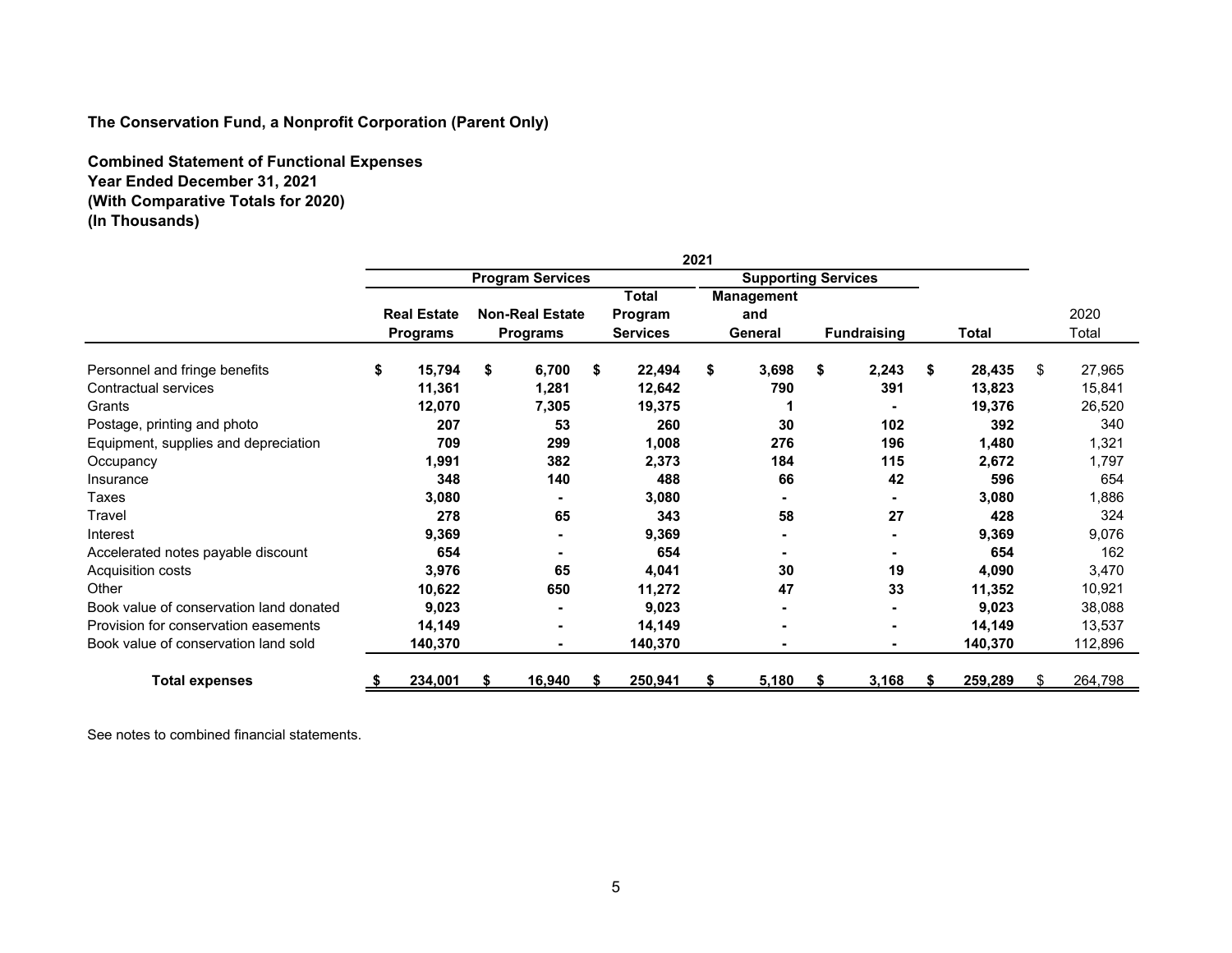# **Combined Statement of Cash Flows Year Ended December 31, 2021 (With Comparative Totals for 2020) (In Thousands)**

|                                                                                                    | 2021         | 2020           |
|----------------------------------------------------------------------------------------------------|--------------|----------------|
| Cash flows from operating activities:                                                              |              |                |
| Change in net assets                                                                               | \$<br>13,277 | \$<br>(707)    |
| Adjustments to reconcile change in net assets to net cash used in operating activities:            |              |                |
| Depreciation                                                                                       | 229          | 212            |
| Amortization of debt issuance costs                                                                | 74           | 74             |
| Provision for losses on notes receivable and bad debt write-offs                                   | (422)        | (93)           |
| Debt forgiveness                                                                                   | (3,888)      |                |
| Contributions from implied interest discount, net                                                  | (2,869)      | (650)          |
| Donated conservation land to Organization                                                          | (10, 033)    | (7, 526)       |
| Donated conservation land from Organization                                                        | 892          | 1,032          |
| Losses on disposition of land, easements and others                                                | 14,149       | 13,537         |
| Impairment on land held for resale                                                                 | 8,421        | $\blacksquare$ |
| Accelerated notes payable discount                                                                 | 654          | 162            |
| Deferred rent                                                                                      | (67)         | (53)           |
| Net realized and unrealized gains on investments                                                   | (1, 353)     | (832)          |
| (Increase) decrease in operating activities:                                                       |              |                |
| <b>Receivables</b>                                                                                 | (1, 277)     | 2,349          |
| Due from an affiliate                                                                              | (100)        |                |
| Promises to give                                                                                   | (1,745)      | (99)           |
| Other assets                                                                                       | 3,250        | (6, 743)       |
| Increase (decrease) in operating liabilities:                                                      |              |                |
| Accounts payable and accrued expenses                                                              |              | 5,210          |
| Deferred revenue and refundable advances                                                           | (4, 877)     | (47, 449)      |
| Due to an affiliate                                                                                | (3,200)      | 125            |
|                                                                                                    | (125)        |                |
| Amounts due to other nonprofit organizations and government agencies                               | (23, 850)    | 5,275          |
| Additional cash provided by (used in) conservation land projects:                                  |              |                |
| Proceeds from disposition of conservation land held                                                | 142,396      | 106,458        |
| Acquisition of conservation land projects                                                          | (161, 718)   | (162, 577)     |
| Net cash used in operating activities                                                              | (32, 182)    | (92, 295)      |
| Cash flows from investing activities:                                                              |              |                |
| Purchases of property and equipment                                                                | (137)        | (168)          |
| Purchases of investments                                                                           | (24, 195)    | (7, 486)       |
| Proceeds from sale of investments                                                                  | 1,959        | 42,618         |
| Issuance of notes receivable                                                                       | (4, 816)     | (10, 632)      |
|                                                                                                    | 13,247       | 12,501         |
| Repayments of principal on notes receivable<br>Net cash (used in) provided by investing activities | (13, 942)    | 36,833         |
|                                                                                                    |              |                |
| Cash flows from financing activities:                                                              |              |                |
| Capital contribution received - noncontrolling interest                                            | 56           | 5,668          |
| Proceeds from long-term debt                                                                       | 71,504       | 33,896         |
| Repayment of long-term debt                                                                        | (51, 911)    | (19, 992)      |
| Net cash provided by financing activities                                                          | 19,649       | 19,572         |
|                                                                                                    |              |                |
| Net decrease in cash and cash equivalents                                                          | (26, 475)    | (35, 890)      |
| Cash and cash equivalents, and restricted cash:                                                    |              |                |
| Beginning                                                                                          | 187,868      | 223,758        |
|                                                                                                    |              |                |
| Ending                                                                                             | 161,393      | \$<br>187,868  |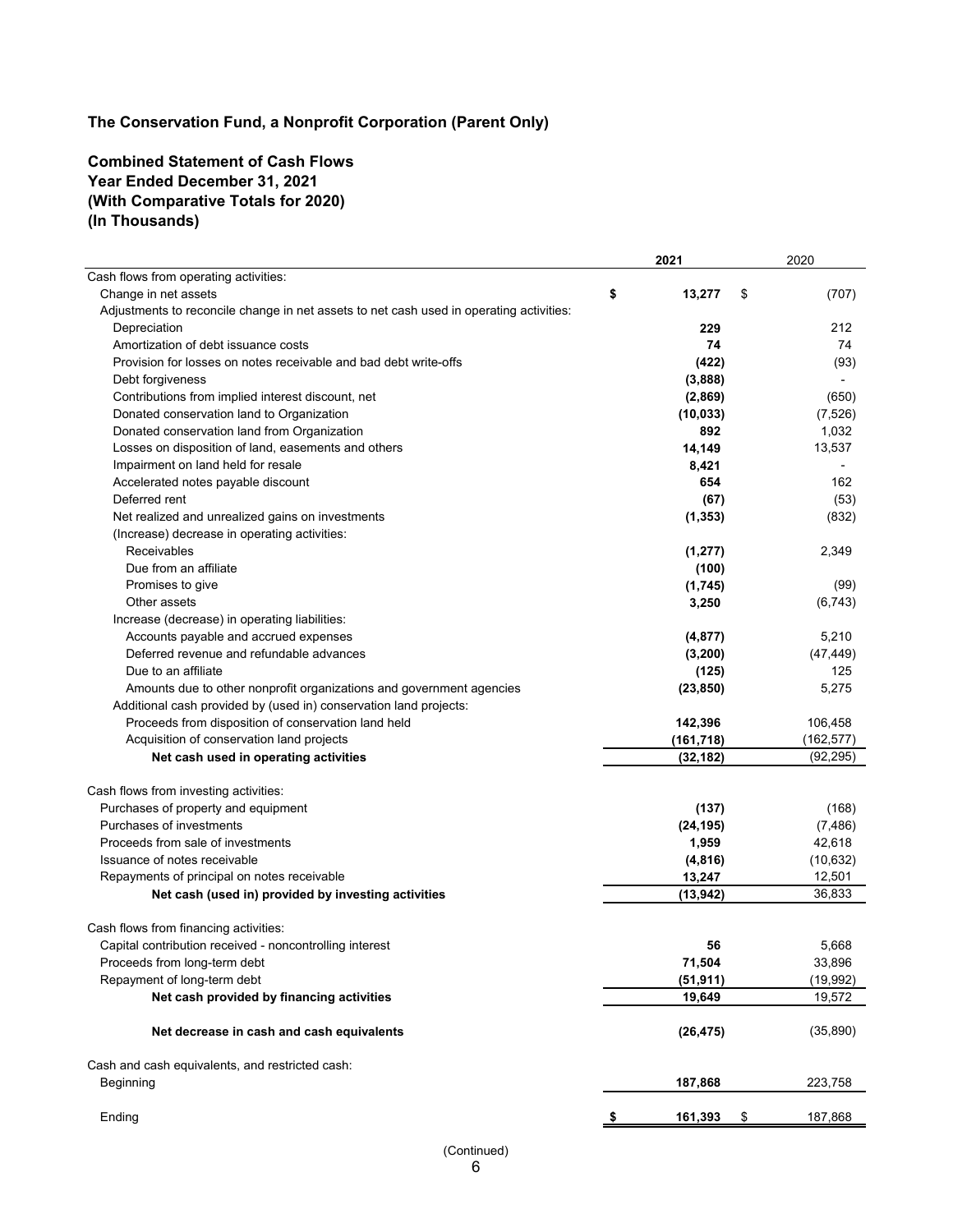**Combined Statement of Cash Flows (Continued) Year Ended December 31, 2021 (With Comparative Totals for 2020) (In Thousands)**

|                                                                               | 2021  | 2020  |
|-------------------------------------------------------------------------------|-------|-------|
| Supplemental disclosure of cash flow information:                             |       |       |
| Cash paid for interest                                                        | 5.575 | 5,547 |
| Supplemental schedule of noncash financing activities:<br>Forgiveness of debt | 3.888 |       |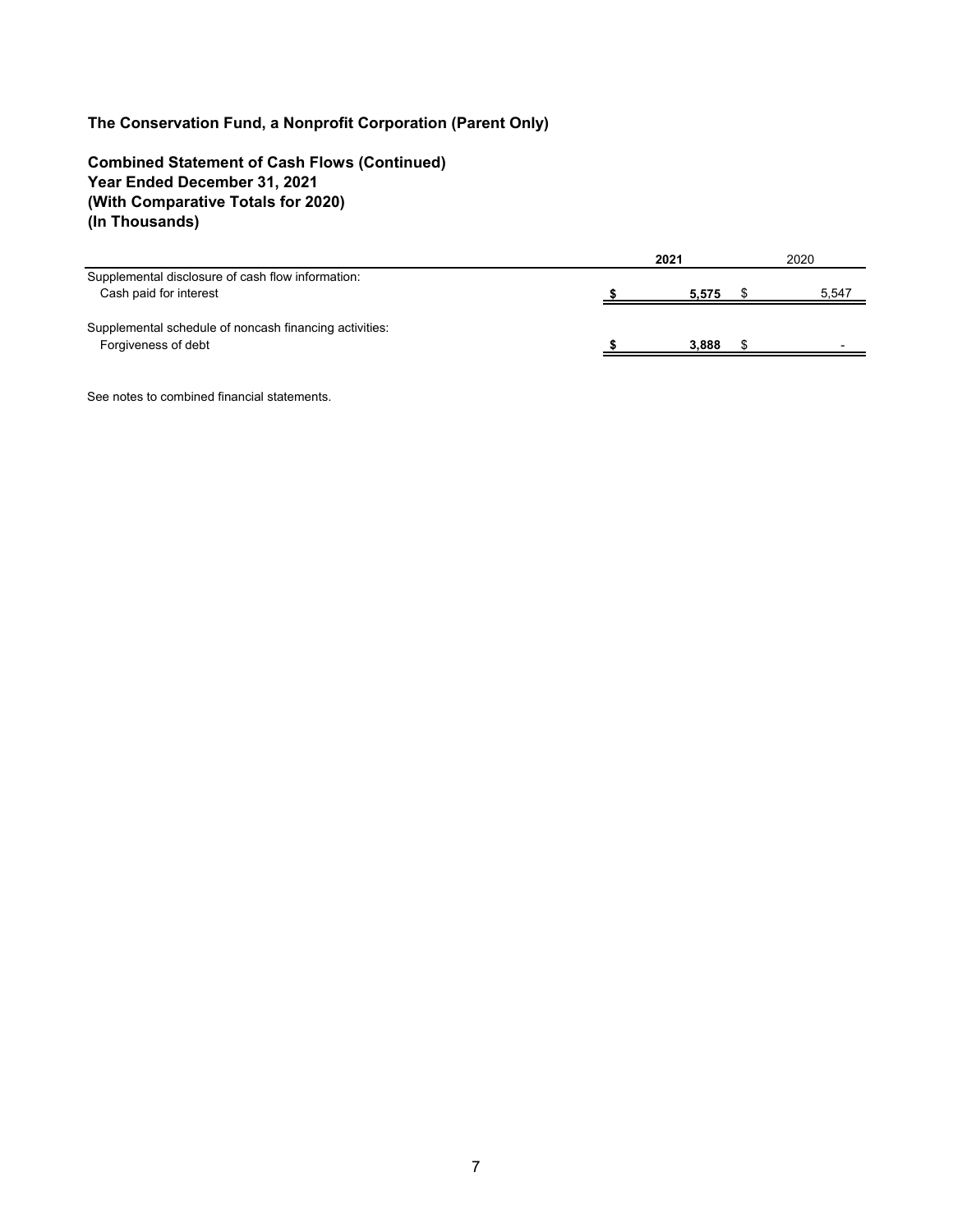#### **Notes to Combined Financial Statements (In Thousands)**

#### **Note 1. Nature of Activities and Significant Accounting Policies**

**Nature of activities:** The Conservation Fund, a Nonprofit Corporation (TCF), Sustainable Conservation Inc. (SCI) and White Pine Forest, LLC (WPF) (hereafter collectively referred to as the Organization) are dedicated to protecting land throughout the United States (U.S.), not just for the sake of its environmental value, but also for its value to the economy and the community.

**The Organization's mission statement is as follows:** The Organization, working with public, private and nonprofit partners, protects America's legacy of land and water resources through land acquisition, sustainable community and economic development and leadership training, emphasizing the integration of economic and environmental goals.

The Organization's activities include the following two program areas:

**Real estate activities:** One of two focus areas for the organization, this program area raises and deploys capital for conservation transactions, ensuring the permanent conservation of land across the United States. It encompasses all real estate activity in four business areas:

- Conservation Acquisitions—interim ownership of conservation properties
- Working Forest Fund—interim ownership and operation of key forests
- Conservation Loans—bridge loans for land trusts and others to acquire conservation land and complete other projects
- Mitigation Solutions—land-related projects to mitigate for impacts on natural resources

The activities of SCI and WPF also fall entirely within this programmatic category.

**Non-real estate activities:** This program area focuses on technical assistance, community support and economic development. It supports green infrastructure planning, community-based conservation programs, conservation leadership training and network building.

A summary of the Organization's significant accounting policies follows:

**Principles of combination:** The accompanying combined financial statements include all of the accounts of TCF, SCI and WPF. All intercompany accounts and transactions have been eliminated in the combined financial statements.

**Basis of presentation:** These combined financial statements are not intended to be the general purpose financial statements of TCF and have been prepared in conformity with accounting principles that would otherwise be considered a departure from generally accepted accounting principles in the United States (U.S. GAAP) because certain affiliated organizations are not combined. An affiliate of TCF whose financial activities are not included in these combined financial statements of TCF is Natural Capital Investment Fund, Inc. d/b/a Partner Community Capital (PCAP) (see Note 14).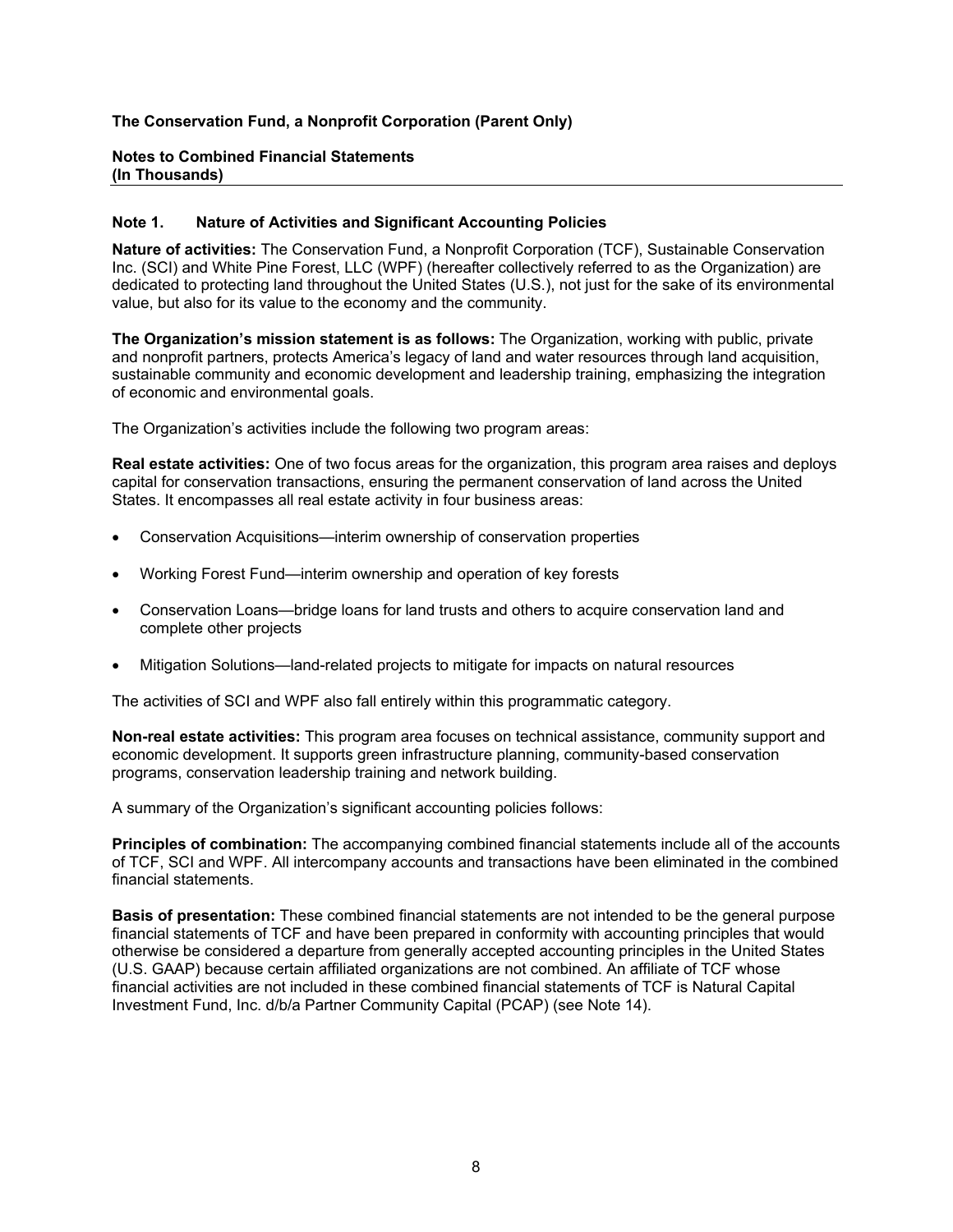#### **Notes to Combined Financial Statements (In Thousands)**

#### **Note 1. Nature of Activities and Significant Accounting Policies (Continued)**

The accompanying combined financial statement presentation follows the recommendations under the Not-for-Profit Entities Topic of the Financial Accounting Standards Board (FASB) Accounting Standards Codification (ASC). Under this topic, the Organization is required to report information regarding its financial position and activities under two classes of net assets:

*Net assets without donor restrictions:* Net assets without donor restrictions include those net assets whose use is not restricted by donors, even though their use may be limited in other respects, such as by Board designation. The governing board of the Organization may elect to designate such resources for specific purposes. This designation may be removed at the Board's discretion.

*Net assets with donor restrictions:* Net assets with donor restrictions are subject to donor-imposed restrictions. Some donor-imposed restrictions are temporary in nature, such as those that will be met by the passage of time, or other events specified by the donor. Donor-imposed restrictions are released when a restriction expires, that is, when the stipulated time has elapsed, when the stipulated purpose for which the restriction was restricted has been fulfilled or both. Net assets with donor restrictions also include contributions to its revolving funds with donor-imposed stipulations. These net assets are used to finance conservation projects.

**Cash and cash equivalents:** The Organization classifies cash and all short-term, highly liquid debt instruments to be cash equivalents, including money market funds with original maturities of 90 days or less.

**Cash and cash equivalents**—**restricted:** Restricted cash and cash equivalents consist of funds held for mitigation projects, which the Organization is contractually obligated to deploy into approved projects, which offset impacts to natural resources caused by the construction and operation of energy and infrastructure projects.

**Financial risk:** Financial instruments that potentially subject the Organization to concentrations of credit risk consist of cash, cash equivalents and short-term investments. All cash, cash equivalents and shortterm investments are held with high credit quality financial institutions. The Organization has not experienced any losses in such accounts. Management believes there is no significant concentration of credit risk.

Cash and cash equivalents consist of amounts in institutional money market funds, which total \$4,438 at December 31, 2021. The Organization maintains its cash in various operating bank deposit accounts which, at times, may exceed federally insured limits. The interest-bearing accounts are insured by the Federal Deposit Insurance Corporation (FDIC) up to \$250. The Organization has not experienced any losses in such accounts. The Organization believes it is not exposed to any significant financial risk on cash.

The Organization invests in a professionally managed portfolio that primarily contains various fixed income securities, including a collective investment trust fund, municipal bonds, corporate bonds, assetbacked securities, mutual funds and a small allocation to common stock. Such investments are exposed to various risks, such as market and credit. Due to the level of risk associated with such investments and the level of uncertainty related to changes in the value of such investments, it is at least reasonably possible that changes in risks in the near term could materially affect investment balances and the amounts reported in the combined financial statements.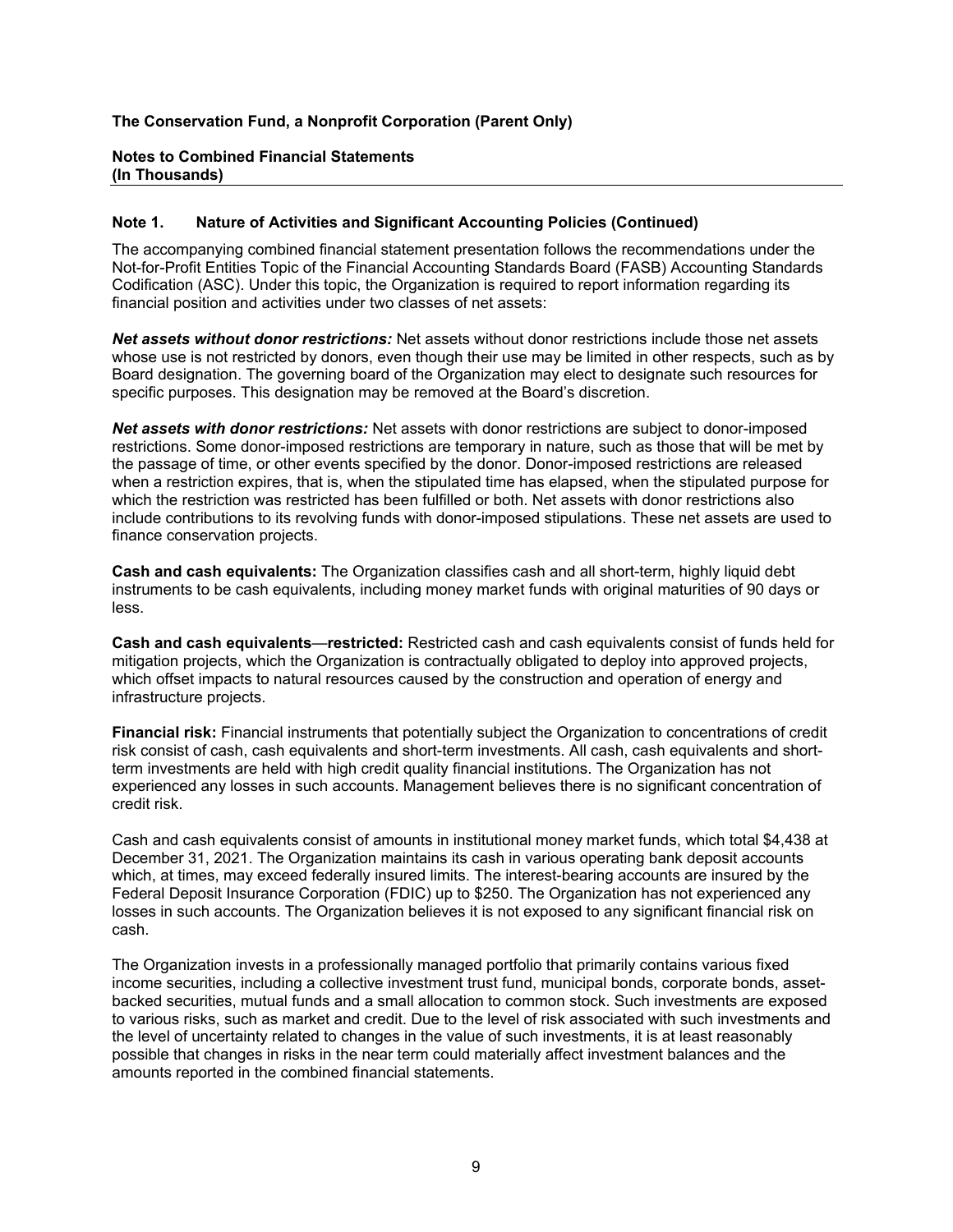#### **Notes to Combined Financial Statements (In Thousands)**

#### **Note 1. Nature of Activities and Significant Accounting Policies (Continued)**

**Investments:** The Organization's investments with readily determinable fair values are reflected at their fair values in the combined statements of financial position. Interest, dividends and net gains or losses on investments are reported in the combined statements of activities as increases or decreases in net assets without donor restrictions. Interest on funds held for mitigation contracts is deferred until recognized under terms of the contract.

TCF holds less than a 6% interest as a limited partner in a real estate partnership. In accordance with the FASB ASC for nonmarketable securities, TCF accounts for the investment at cost less any impairment as TCF neither controls nor can exercise significant influence over the investee's operating and financial policies. The initial investment was \$1,000 and decreased by distributions received in prior years, for a net cost basis of \$525 at December 31, 2021.

TCF holds a 20% membership interest in Lupine Forest LLC (LF). LF is a limited liability company (LLC) formed in August 2021 to engage in the business of acquiring, owning and conserving certain real estate in the states of Oregon and Washington. TCF serves as the manager of LF, subject to the provisions of the LLC agreement. The other member of LF, which holds an 80% membership interest, has substantive rights under the LLC agreement, including the right to approve or disapprove various actions and can remove TCF as the manager without cause. Therefore, in accordance with FASB ASC 958-810-25, TCF has accounted for its investment in LF using the equity method of accounting. During 2021, TCF made an initial investment of \$21,736, which has been adjusted for a current year loss of \$61 for an ending balance of \$21,675 at December 31, 2021.

Condensed financial information of LF as of and for the year ended December 31, 2021, is as follows:

| <b>Current assets</b>                 | \$<br>597 |
|---------------------------------------|-----------|
| Land                                  | 108,135   |
| Total assets                          | 108,732   |
|                                       |           |
| <b>Current liabilities</b>            | \$<br>357 |
| Member's equity                       | 108,375   |
| Total liabilities and member's equity | 108,732   |
|                                       |           |
| Revenues                              |           |
| <b>Expenses</b>                       | 306       |
| Net loss                              | (305)     |

**Receivables and promises to give:** Unconditional promises to give are recognized as support in the period received. Unconditional promises to give that are expected to be collected within one year are recorded at their net present realizable value. Unconditional promises to give that are expected to be collected in future years are recorded at the present value of their estimated future cash flows. The Organization uses a 3% discount rate. Amortization of the discounts is included in contribution revenue. Conditional promises to give are recognized when the conditions on which they depend are substantially met. Receivables also include allowable costs in excess of amounts collected on federal and state grants. Such recoverable costs are billable and a receivable recorded when the underlying expenditures are recognized. Receivables and promises to give due in less than one year are reported at their outstanding balance.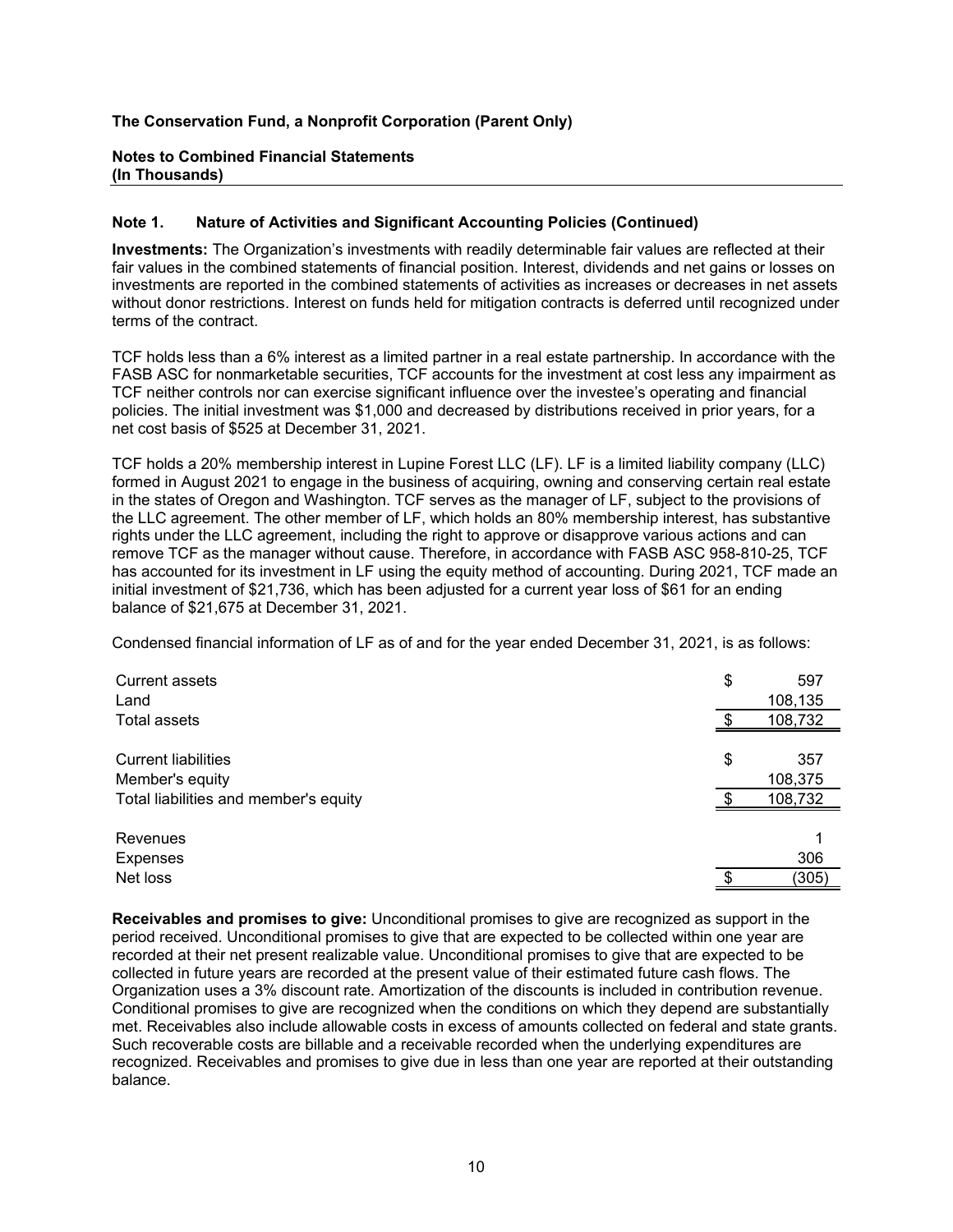#### **Notes to Combined Financial Statements (In Thousands)**

#### **Note 1. Nature of Activities and Significant Accounting Policies (Continued)**

Receivables and promises to give due beyond one year are carried at present value less an estimate made for doubtful promises based on a review of all outstanding promises on a periodic basis. Management determines the allowance for doubtful promises by regularly evaluating individual promises to give and considering the prior history of the donor and proven collectability of past donations. Promises to give are written off when deemed uncollectible. Recoveries of promises to give previously written off are recorded when received. There was no allowance for doubtful promises at December 31, 2021.

**Notes receivable and allowance for possible losses:** The Organization provides loans to various land trusts and other entities for the acquisition of conservation lands and easements and completion of other projects. Notes receivable are carried at unpaid principal balances less an allowance for loan losses. Management provides for estimates of possible losses through a provision for bad debt expense and an adjustment to a valuation allowance based on its assessment of the current status of individual loans, the borrower's ability to repay and current economic conditions. The evaluation of the allowance is inherently subjective, and it is reasonably possible that a change in the estimate would occur in the near term, as additional information becomes available. The Organization has recorded an allowance of \$1,241 or 5% as of December 31, 2021, for conservation loans.

**Property and equipment:** Property and equipment are stated at cost or, if donated, at the estimated fair market value at the date of the donation, less accumulated depreciation. The Organization capitalizes all property and equipment purchased with a cost of \$25 or more. Depreciation is computed using the straight-line method over the estimated useful lives of the assets. Property and equipment consist primarily of a research laboratory facility placed in service in 1999, which is being depreciated over 30 years.

**Conservation land:** Conservation land consists principally of real estate and conservation easements. Conservation land is real estate with ecological, historical, or cultural values, which the Organization is working with partners to conserve. Conservation land includes purchased and donated properties and conservation easements, which are held for eventual resale or donation to government agencies or other organizations or individuals who will become permanent conservation owners.

Purchased conservation land is recorded at acquisition cost. Conservation land received by donation is recorded at its estimated fair value at the date of the donation. Such donations are reported as net assets without donor restrictions unless the donor has restricted the donated conservation land to a specific purpose. Conservation land donated with explicit restrictions regarding its use is reported as net assets with restrictions. Costs incurred in carrying parcels of real estate, such as taxes and maintenance, are expensed as incurred. Conservation land parcels determined to have no ecological value may be sold to support land conservation efforts. To ensure the Organization's commitment to conservation, real estate with ecological value is held or transferred, including by sale, to appropriate conservation partners. When conservation land is transferred, the proceeds are included as part of total support and revenue and are shown as sales of conservation lands to others on the combined statement of activities; the carrying value of the land and transaction costs incurred with the transfer are shown as program service expenses.

Conservation easements represent restrictions on the use, subdivision and/or development of certain parcels. Gifts of conservation easements are recognized as revenue and program expenses in equal amounts upon acquisition based on the estimated fair value of the easement at the date of the donation of the easement. Purchased easements are recognized as a program expense upon acquisition based on the acquisition cost of the easement. The estimated value of easements is not reported on the combined statement of financial position. The Organization believes that conservation easements play an important role in enabling the Organization to achieve its charitable purpose of land and water conservation through the preservation of the natural values of land.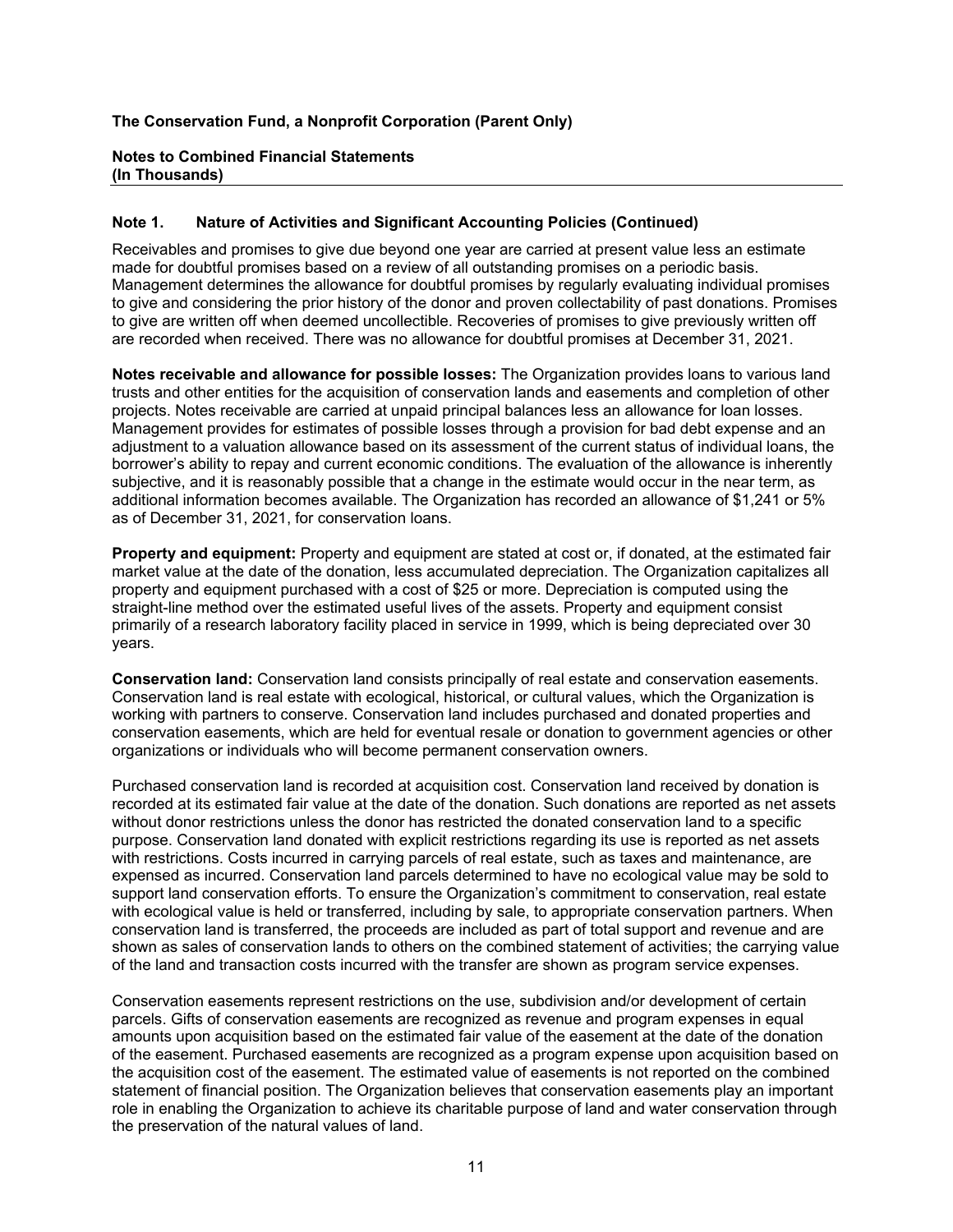#### **Notes to Combined Financial Statements (In Thousands)**

#### **Note 1. Nature of Activities and Significant Accounting Policies (Continued)**

**Valuation of long-lived assets:** The Organization reviews long-lived assets for impairment whenever events or changes in circumstances indicate that the carrying amount of an asset may not be recoverable. Recoverability of the long-lived asset is measured by a comparison of the carrying amount of the asset to future undiscounted net cash flows expected to be generated by the asset. If such assets are considered to be impaired, the impairment to be recognized is measured by the amount by which the carrying amount of the assets exceeds the estimated fair value of the assets. Assets to be disposed of are reportable at the lower of the carrying amount or fair value, less cost to sell. During the year ended December 31, 2021, the Organization recognized impairment of \$8,420 on conservation land held for resale.

**Amounts due to other nonprofit organizations and government agencies:** Amounts due to other nonprofit organizations and government agencies are a result of agreements or commitments the Organization has with respect to certain real estate parcels it holds. These principally reflect cases where the Organization has entered into cooperative agreements to carry out conservation land projects with other organizations, which will result in the eventual transfer of the land parcels. These arrangements and commitments totaled \$39,134 at December 31, 2021.

**Bonds and notes payable:** Under certain circumstances, the Organization uses debt to supplement the cost of the acquisition of conservation lands and easements. Most debt is in the form of bonds and notes payable from foundations. The Organization records a discount and contribution revenue when note interest rates are considered below-market and amortizes the discount to interest expense over the term of the related notes. Legal and accounting costs, as well as other expenses associated with debt issuance, are being amortized on the effective interest method over the term of the debt acquired. Unamortized debt issuance costs are reported with bonds and notes payable.

**Noncontrolling interest in combined subsidiary:** The noncontrolling interest represents the equity interest in WPF, which began operations during the year ended December 31, 2020. WPF is a limited liability company, in which TCF has a 75% membership interest, and an unrelated nonprofit entity holds the remaining 25% membership interest. TCF combines WPF financial statements as TCF is presumed to control the entity as the majority member and manager of WPF. A separate capital account is maintained for each member. The value of such account at any time shall be the sum of that member's contributions to capital and the share of the profits of WPF allocated to the account less all distributions made from the account and the share of the losses of WPF allocated to the capital account. All items of income, gain, loss and deductions are allocated to the members' capital accounts pro rata based on the membership agreement.

**Revenue recognition:** The Organization receives funding for its programs and acquisition of conservation land from federal and state grants, and from corporations and foundations, in the form of land acquisition or operating grants. Support and revenue from federal and state awards is recognized at the time expenses allowable under the award are incurred, since such awards can be terminated by the grantor, or refunding can be required under certain circumstances coupled with other performance and/or control barriers. For this reason, the Organization's federal and state awards are considered conditional, and so, referred to as "conditional grants".

Unconditional contributions received are recorded as net assets with donor restrictions or net assets without donor restrictions, depending on the existence and/or nature of any donor restrictions.

Donated securities and conservation land and easements are recorded as support at their estimated fair values at the date of the donation. Such donations are reported as net assets without donor restrictions unless the donor has restricted the donated asset to a specific purpose. Assets donated with explicit restrictions regarding their use are reported as net assets with donor restrictions.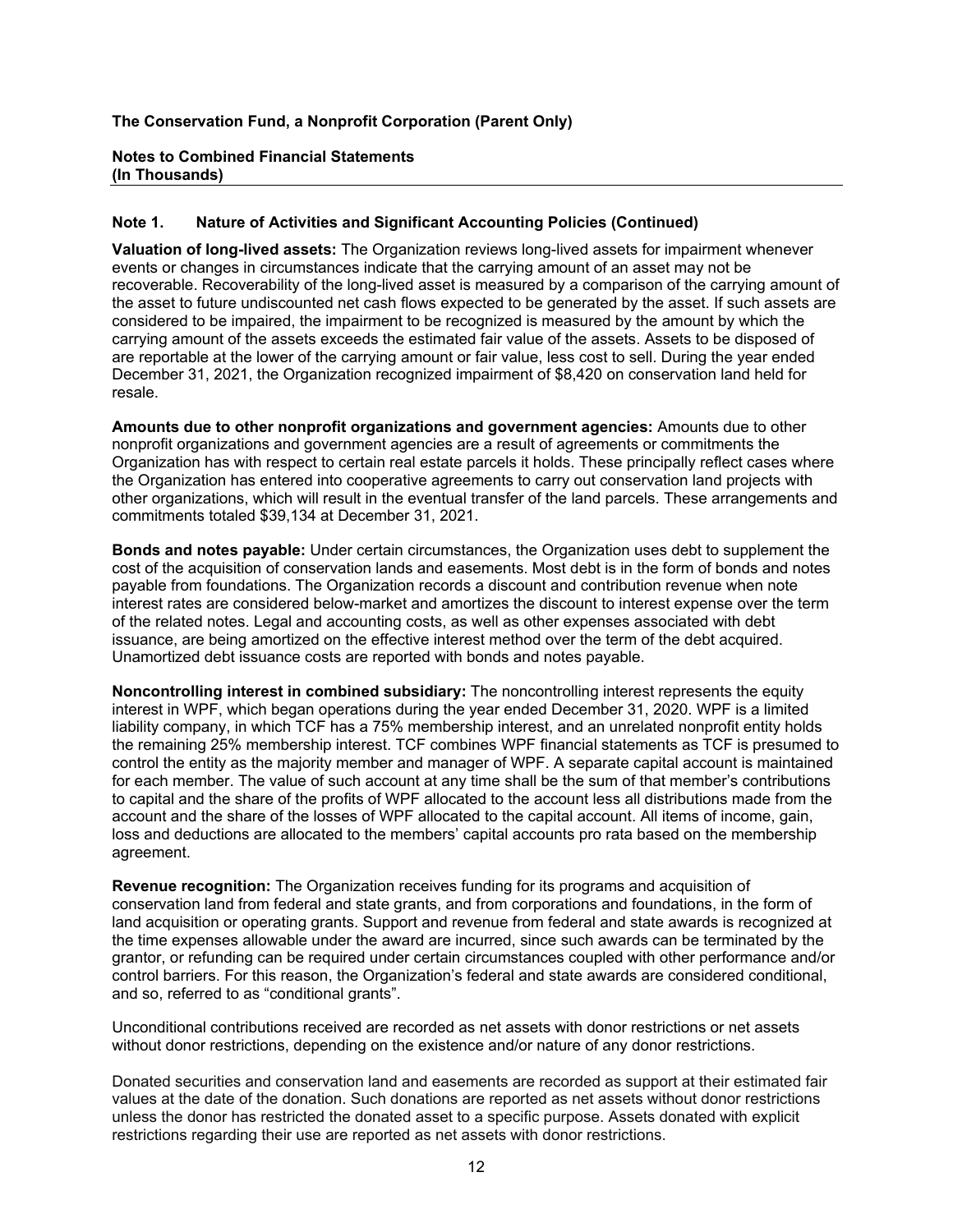#### **Notes to Combined Financial Statements (In Thousands)**

#### **Note 1. Nature of Activities and Significant Accounting Policies (Continued)**

Contributions and grant support are recognized when the conditions of the contribution or grant are substantially met. Any grant funds received in advance are recorded as refundable advances. Revenue from contracts is recognized as the service is completed. Mitigation capital funds and grant funds of \$108,956 received but not yet earned are recorded as deferred revenue and refundable advances in the combined statement of financial position as of December 31, 2021.

**Functional expense:** The costs of providing the various programs and other activities have been summarized on a functional basis in the statement of functional expenses. Accordingly, certain costs have been allocated among the programs and supporting services benefited. Management and general expenses, such as occupancy costs, travel, insurance and other office expenses that support programs are allocated to the programs based on full-time employee salaries and a percentage of time worked on program-specific duties.

**Income taxes:** TCF is organized as a state of Maryland nonprofit corporation generally exempt from income taxes under Section 501(c)(3) of the Internal Revenue Code (IRC) and is a publicly supported organization under Section 509(a)(1). SCI is a state of Maryland nonprofit corporation exempt from income taxes under Section 501(c)(3) and is a supporting organization to TCF under Section 509(a)(3) of the IRC. WPF is a limited liability company incorporated under the laws of the state of Delaware. WPF is subject to federal, state and local tax authorities. TCF and SCI are annually required to file a Return of Organization Exempt from Income Tax (Form 990) with the Internal Revenue Service (IRS). In addition, TCF and SCI qualify for charitable contribution deductions and have been classified as organizations that are not considered private foundations. Income, which is not related to exempt purposes, less applicable donations, is subject to federal and state income taxes. Additionally, TCF and SCI had no net unrelated business income for the year ended December 31, 2021, and, therefore, determined it is not required to file an Exempt Organization Business Income Tax Return (Form 990-T) with the IRS.

Management evaluated the Organization's tax positions and concluded that the Organization had taken no uncertain tax positions that require adjustment to the combined financial statements to comply with the provisions of this guidance. The Organization files income tax returns in the U.S. federal jurisdiction. Generally, the Organization is no longer subject to income tax examinations for the U.S. federal, state or local tax authorities for the years before 2018.

**Use of estimates:** The preparation of combined financial statements in conformity with U.S. GAAP requires management to make a number of estimates and assumptions that affect the reported amounts of assets and liabilities and disclosure of contingent assets and liabilities at the date of the combined financial statements, and the reported amounts of revenues and expenses during the reporting period. Significant estimates made by management include the allowance for loan losses. Actual results could differ from those estimates.

**Recent accounting pronouncements:** In September 2020, the FASB issued Accounting Standards Update (ASU) 2020-07, *Not-for-Profit Entities (Topic 958): Presentation and Disclosures by Not-for-Profit Entities for Contributed Nonfinancial Assets*, which requires a not-for-profit entity to present contributed nonfinancial assets in the statement of activities as a line item that is separate from contributions of cash or other financial assets. ASU 2020-07 also requires additional qualitative and quantitative disclosures about contributed nonfinancial assets received, disaggregated by category. This ASU is effective for the Organization beginning on January 1, 2022. The Organization is currently evaluating the impact of this new guidance on its combined financial statements.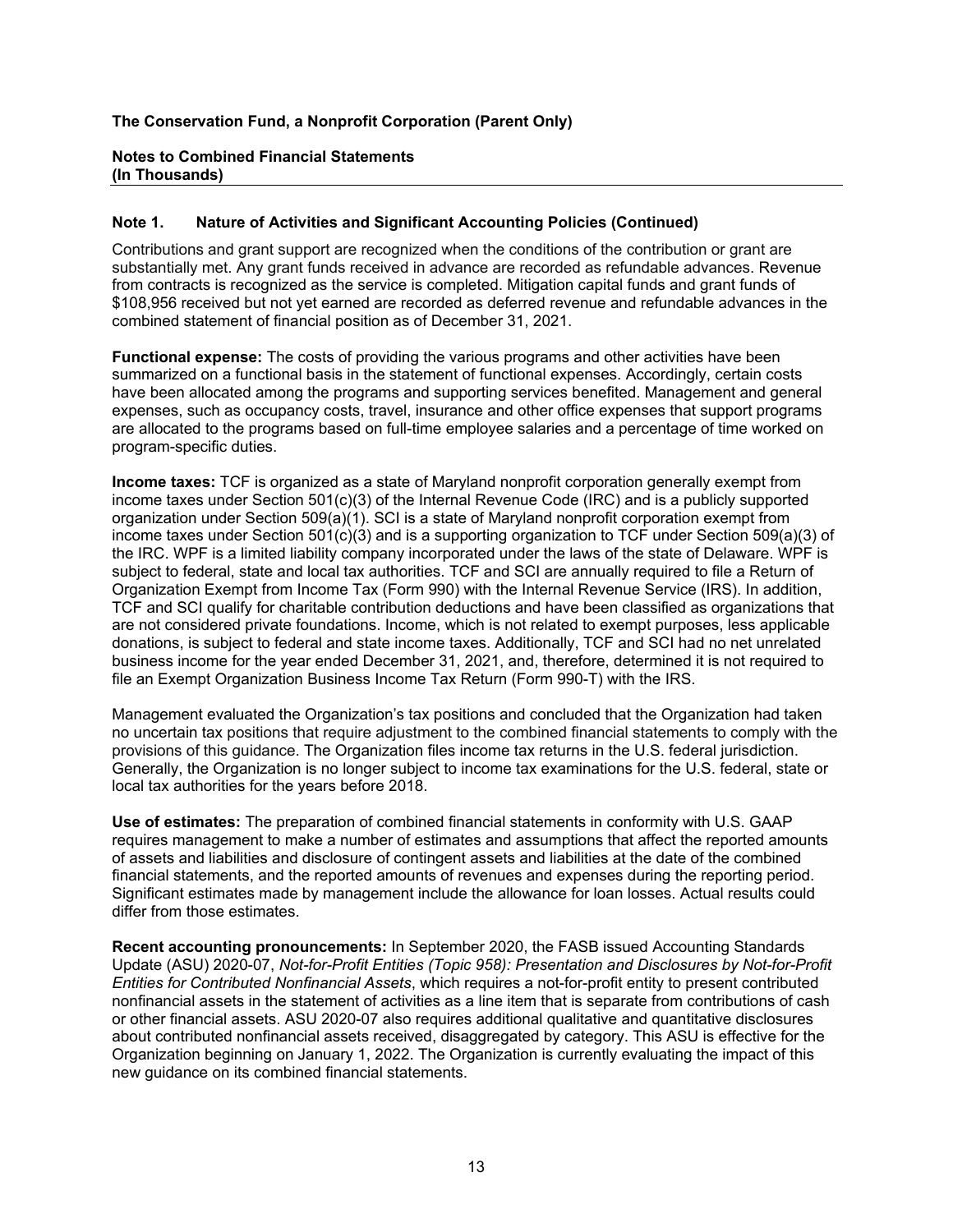#### **Notes to Combined Financial Statements (In Thousands)**

#### **Note 1. Nature of Activities and Significant Accounting Policies (Continued)**

In February 2016, the FASB issued ASU 2016-02, *Leases (Topic 842)*. The guidance in this ASU supersedes the leasing guidance in Topic 840, Leases. Under the new guidance, lessees are required to recognize lease assets and lease liabilities on the statement of financial position for all leases with terms longer than 12 months. Leases will be classified as either finance or operating with classification affecting the pattern of expense recognition in the statement of activities. In November 2019, the FASB issued ASU 2019-10, *Leases (Topic 842) Effective Dates*, which delayed the effective date of ASU 2016-02 by one year. In June 2020, the FASB issued ASU 2020-05, *Revenue from Contracts with Customers (Topic 606) and Leases (Topic 842): Effective Dates for Certain Entities,* further delaying the effective date one additional year, making it effective for annual reporting periods beginning after December 15, 2021. A modified retrospective transition approach is required for lessees for capital and operating leases existing at, or entered into after, the beginning of the earliest comparative period presented in the financial statements, with certain practical expedients available. The Organization is currently evaluating the impact of its pending adoption of the new standard on its combined financial statements.

**Prior period information**: The combined financial statements include certain prior year summarized comparative information in total but not by net asset class or function. Such information does not include sufficient detail to constitute a presentation in conformity with U.S. GAAP. Accordingly, such information should be read in conjunction with the Organization's financial statements for the year ended December 31, 2020, from which the summarized information was derived.

**Reclassifications:** Certain items in the 2020 information have been reclassified to conform with current year presentation. These reclassifications had no effect on previously reported change in net assets or net assets.

**Subsequent events:** Management has evaluated subsequent events through April 22, 2022, which is the date the combined financial statements were available to be issued.

#### **Note 2. Cash and Cash Equivalents**

Cash and cash equivalents held by the Organization at December 31, 2021, consist of the following:

| Cash<br>Money market funds                                                     | \$<br>156,955<br>4,438 |
|--------------------------------------------------------------------------------|------------------------|
|                                                                                | 161,393                |
| Unrestricted cash and cash equivalents<br>Restricted cash and cash equivalents | \$<br>67,554<br>93,839 |
|                                                                                | 161,393                |
|                                                                                |                        |
| Cash held for mitigation projects                                              | \$<br>93,839           |
|                                                                                | 93,839                 |

Restricted cash balances of \$93,839 at December 31, 2021, were held for mitigation projects.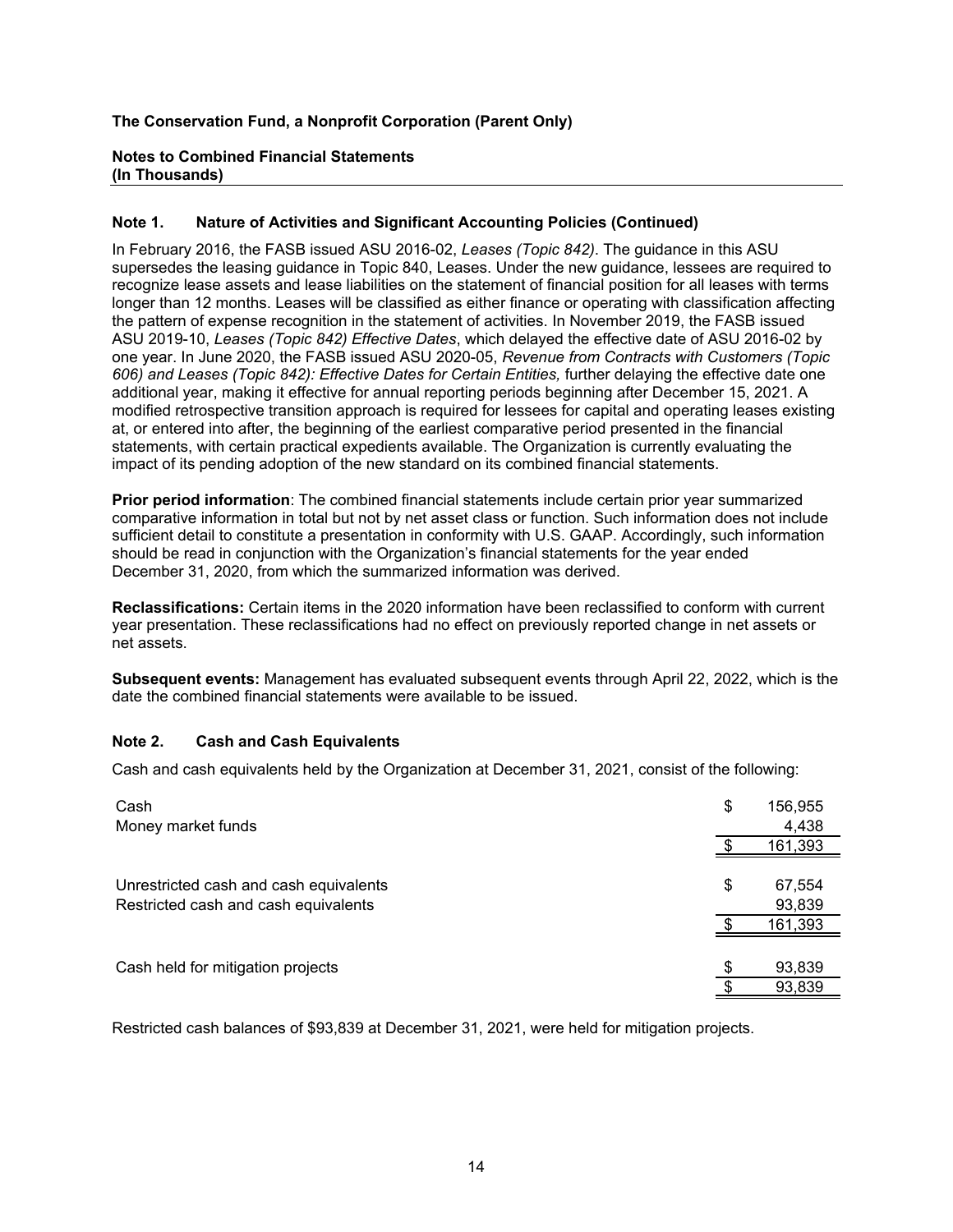#### **Notes to Combined Financial Statements (In Thousands)**

#### **Note 3. Investments**

Investments consisted of the following at December 31, 2021:

| Investment in Lupine Forest LLC          | \$<br>21,675 |
|------------------------------------------|--------------|
| Collective investment trust funds        | 14,166       |
| Mutual funds                             | 10,276       |
| Corporate bonds                          | 3,276        |
| Municipal bonds                          | 2,664        |
| Investment in partnership (held at cost) | 525          |
| Asset-backed securities                  | 438          |
| International fixed income               | 270          |
| Common stock                             | 24           |
|                                          | 53.314       |

For the year ended December 31, 2021, investment income, net of fees, from cash, cash equivalents and investments totaled approximately \$1,872, and consisted primarily of interest and dividend income.

#### **Note 4. Fair Value Measurements**

The Organization follows the Fair Value Measurement Topic of the FASB ASC, which establishes a single authoritative definition of fair value, sets out a framework for measuring fair value, and requires additional disclosures about fair value measurements.

The topic requires that assets and liabilities carried at fair value will be classified and disclosed in one of the three following categories.

**Level 1:** Quoted market prices (unadjusted) in active markets for identical assets or liabilities

**Level 2:** Observable market-based inputs or unobservable inputs that are corroborated by market data.

**Level 3:** Unobservable inputs that are not corroborated by market data.

The asset's or liability's fair value measurement level within the fair value hierarchy is based on the lowest level of any input that is significant to the fair value measurement. Valuation techniques used need to maximize the use of observable inputs and minimize the use of unobservable inputs.

Money market funds, mutual funds and common stock are classified as Level 1 instruments as there are quoted market prices in active markets for identical assets.

The asset-backed securities, municipal bonds and corporate bonds receive interest income based on their stated interest rates and are classified as Level 2 instruments, as there are no quoted markets prices in active markets for identical assets. The value is determined using models and other valuation methodologies, which are corroborated by market data.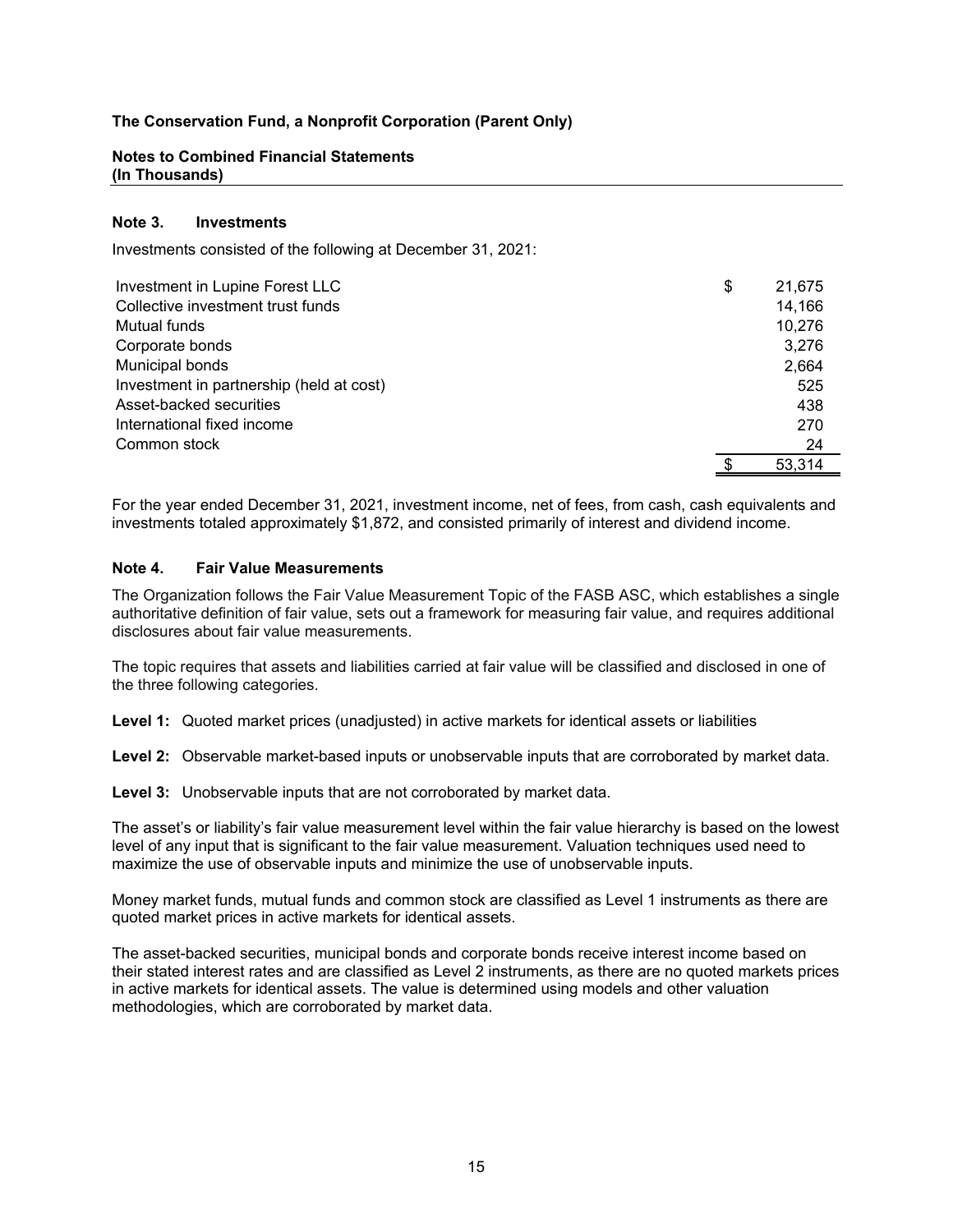#### **Notes to Combined Financial Statements (In Thousands)**

#### **Note 4. Fair Value Measurements (Continued)**

Investments in collective investment trust funds consist primarily of fixed income funds. The investment objective of the funds is to invest primarily in investment grade credit securities and mortgage-backed securities. The funds may invest in government securities to protect principal in adverse credit environments. The funds' securities are selected through an active investment and risk management approach. The fair values of these investments have been estimated using the net asset value per share of the investments. Redemption for this fund is available on a monthly basis with 72-hour required notice. The funds do not have unfunded commitments.

The following table sets forth by level, within the fair value hierarchy, the Organization's investments at fair value as of December 31, 2021:

|                                       | Total       | Level 1     | Level 2     | Level 3 |
|---------------------------------------|-------------|-------------|-------------|---------|
| Investments:                          |             |             |             |         |
| Money market funds                    | \$<br>4.438 | \$<br>4.438 | \$          | \$      |
| Collective investment trust funds (a) | 14,166      |             |             |         |
| Corporate bonds                       | 3,276       |             | 3,276       |         |
| Municipal bonds                       | 2,664       |             | 2,664       |         |
| International fixed income            | 270         |             | 270         |         |
| Mutual funds                          | 10,276      | 10.276      |             |         |
| Common stock                          | 24          | 24          |             |         |
| Asset-backed securities               | 438         |             | 438         |         |
|                                       | 35,552      | 14.738      | \$<br>6.648 | \$      |

(a) In accordance with the Fair Value Measurement Topic, certain investments are measured at fair value using the net asset value (NAV) per share (or its equivalent) as a practical expedient and have not been classified in the fair value hierarchy.

The table below reconciles fair value assets to the combined statement of financial position at December 31, 2021:

| Cash and cash equivalents held at fair value  | \$<br>4.438  |
|-----------------------------------------------|--------------|
| Investments held at fair value                | 16,948       |
| Investments held at net asset value           | 14,166       |
|                                               | 21,386       |
|                                               |              |
| Investments held at fair value                | \$<br>16.948 |
| Investments held at net asset value           | 14,166       |
| Equity method investment (Lupine Forest, LLC) | 21,675       |
| Investments held at cost                      | 525          |
|                                               | 53,314       |

#### **Note 5. Promises to Give**

Unconditional promises to give at December 31, 2021, were \$5,136, with \$3,281 due within one year and \$1,855 due within one to five years. At December 31, 2021, the Organization recorded a discount of \$106 on long-term promises to give.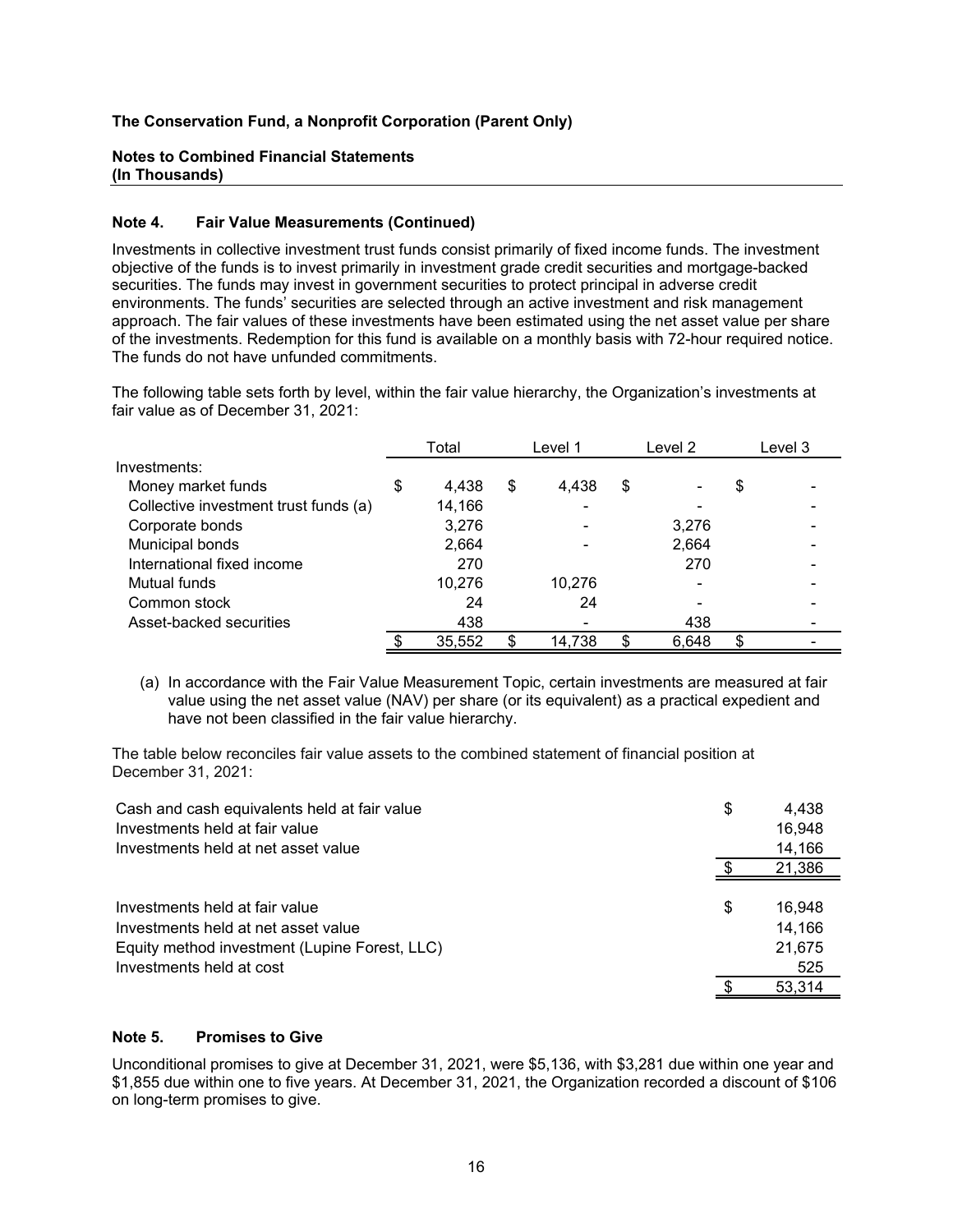#### **Notes to Combined Financial Statements (In Thousands)**

# **Note 5. Promises to Give (Continued)**

In addition to the unconditional promises to give, the Organization has conditional promises to give totaling \$11,982 at December 31, 2021, which are conditioned on the Organization purchasing certain parcels of land and has not been recorded in the combined financial statements.

#### **Note 6. Property and Equipment**

Property and equipment and accumulated depreciation at December 31, 2021, are as follows:

| Buildings and leasehold improvements | 3,788   |
|--------------------------------------|---------|
| Furniture and equipment              | 1.196   |
| <b>Vehicles</b>                      | 289     |
|                                      | 5.273   |
| Less accumulated depreciation        | (3,110) |
|                                      | 2,163   |

Depreciation expense for the year ended December 31, 2021, was \$229.

#### **Note 7. Notes Receivable**

Notes receivable consists primarily of loans made to various organizations carrying out projects and land acquisition transactions at December 31, 2021, are as follows:

| Notes receivable              | 24.821  |
|-------------------------------|---------|
| Allowance for possible losses | (1.241) |
| Notes receivable, net         | 23,580  |

At December 31, 2021, the Organization had 18 notes receivable outstanding totaling \$24,821. The notes carry remaining terms of less than one year to five years and carry interest rates of 2.975% to 7.0%.

Accrued interest receivable amounted to \$220 at December 31, 2021, and is included in receivables on the combined statement of financial position.

For the year ended December 31, 2021, interest income from these notes was \$939.

#### **Note 8. Bonds and Notes Payable**

Bonds and notes payable consist of the following at December 31, 2021:

|                                                                                            | <b>Original Amount</b><br><b>Borrowed</b> |         |     | <b>Balance</b><br>Remaining   |  |
|--------------------------------------------------------------------------------------------|-------------------------------------------|---------|-----|-------------------------------|--|
| Bond and notes<br>Amounts representing implied interest<br>Unamortized debt issuance costs | \$.                                       | 347.098 | \$. | 306.966<br>(16, 307)<br>(588) |  |
| Total                                                                                      |                                           |         |     | 290,071                       |  |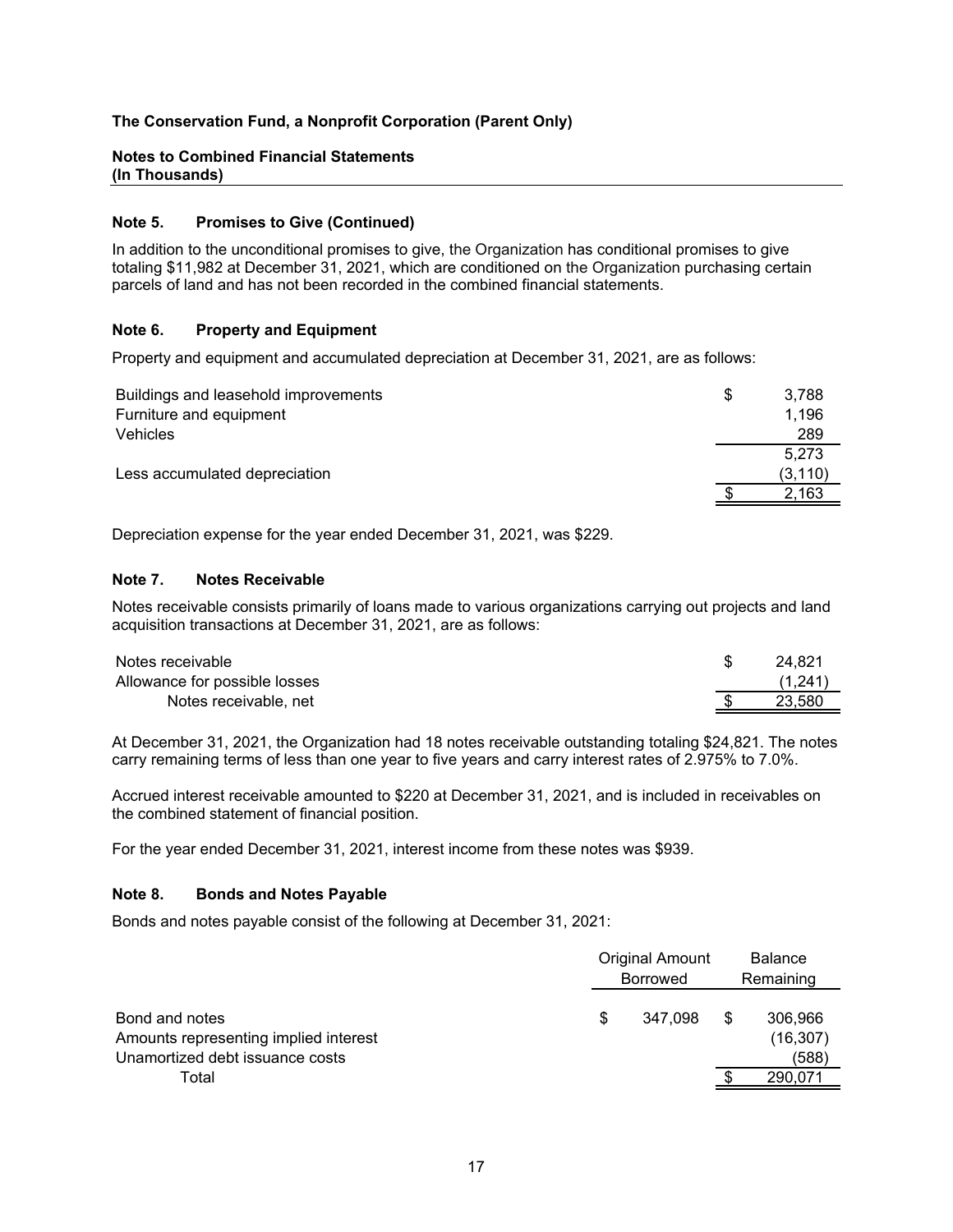#### **Notes to Combined Financial Statements (In Thousands)**

#### **Note 8. Bonds and Notes Payable (Continued)**

U.S. GAAP requires interest expense and contribution revenue to be reported in connection with loans of cash to not-for-profit organizations that are interest free or that have below-market interest rates. The contribution is recognized at the time the loan is made and amortized using the effective interest method. The accretion increases interest expense and notes payable. Implied interest discount was \$16,307 at December 31, 2021.

In 2020, as part of the Coronavirus Aid, Relief and Economic Security Act, TCF obtained a loan of \$3,843 through the Small Business Administration Paycheck Protection Program (PPP). TCF accounted for the loan under FASB ASC Topic 470, Debt. In 2021, TCF applied for and was granted full forgiveness, which is shown on the combined statement of activities with investment and other program income, of the principal amount and all accrued interest totaling \$3,888.

In 2019, TCF and SCI issued, through a private placement with a financial institution, \$150,000 10-year taxable green bonds (Working Forest Conservation Program), Series 2019, due December 15, 2029. Interest accrues from the date of issuance at a rate of 3.474%. Interest is payable June 15 and December 15 of each year, commencing December 15, 2019.

Additionally, the Organization has 23 notes payable to foundations totaling \$131,778 and seven other notes payable to other lenders totaling \$25,187. The notes are unsecured, except two that are secured by deeds of trust, with stated interest rates between 0% and 2.30%. Maturity dates range from 2022 to 2031. All of the Organization's notes payable were incurred to fund specific land acquisitions or loans to conservation partners, and the intended maturities generally align with management's expectation of when the Organization expects to be repaid on those transactions.

Interest expense, including amortization of debt issuance costs, for the year ended December 31, 2021, was \$9,368, of which \$4,498 is attributable to the amortization of note payable discount.

The Organization did not have any ratio-based financial covenants in the bond issue or any other material financing document.

Aggregate annual principal payments applicable to bonds and notes payable in future fiscal years is as follows:

| Years ending December 31:                                 |    |           |
|-----------------------------------------------------------|----|-----------|
| 2022                                                      | \$ | 14.461    |
| 2023                                                      |    | 23,056    |
| 2024                                                      |    | 30,356    |
| 2025                                                      |    | 11,603    |
| 2026                                                      |    | 18,070    |
| Thereafter                                                |    | 209,420   |
|                                                           |    | 306,966   |
| Less amounts representing implied interest                |    | (16, 307) |
| Less amounts representing unamortized debt issuance costs |    | (588)     |
|                                                           | S  | 290.071   |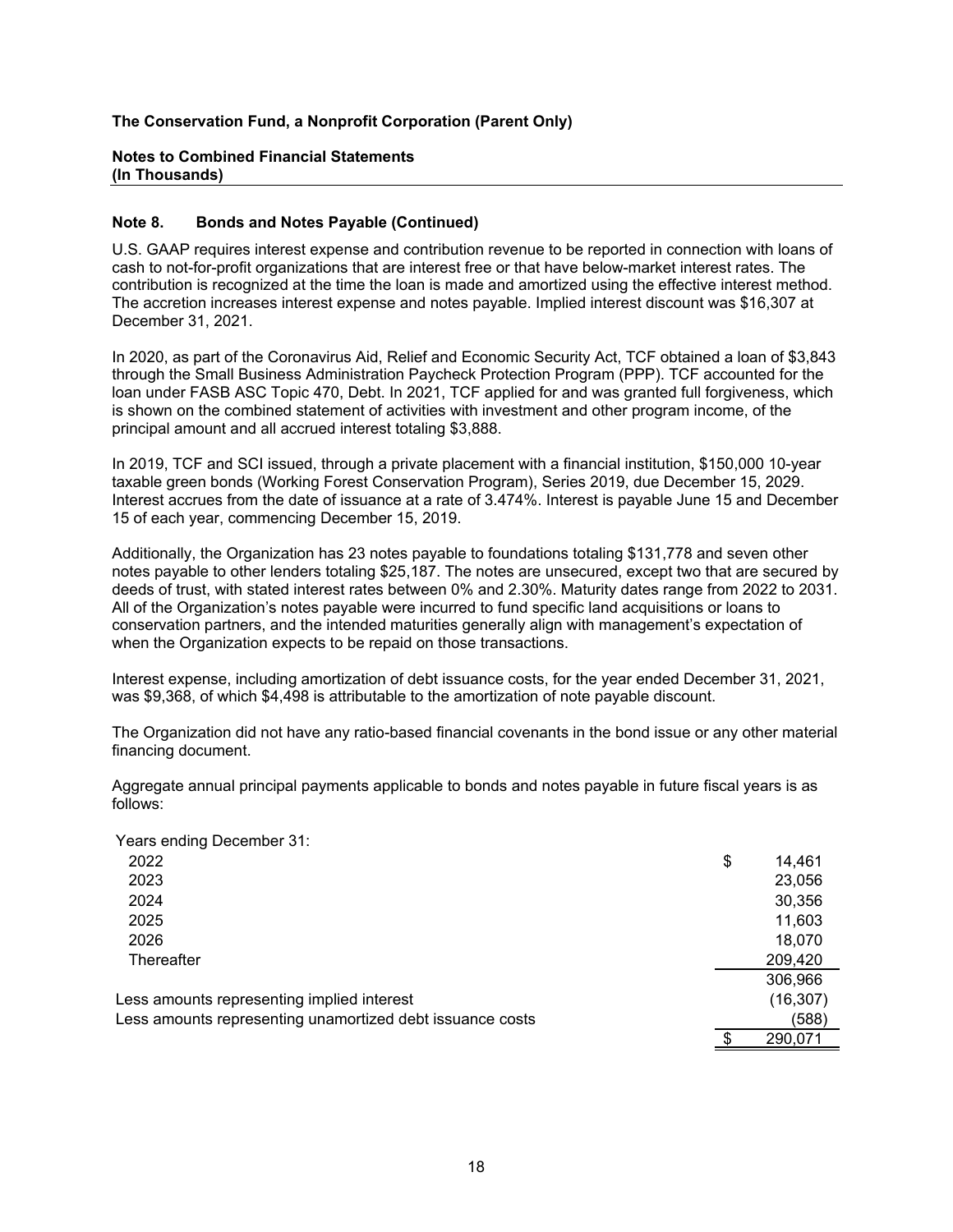#### **Notes to Combined Financial Statements (In Thousands)**

#### **Note 9. Line of Credit**

The Organization has a revolving line of credit agreement with a financial institution for up to \$35,000 to fund short-term working capital needs. The line of credit expires June 30, 2023. Outstanding draws on the line of credit bear interest at a variable rate, which was 0.75% at December 31, 2021. At December 31, 2021, the Organization had no borrowings against this line of credit agreement.

#### **Note 10. Commitments and Contingencies**

**Operating leases:** The Organization leases offices under various operating leases. Under terms of the respective lease agreements, the Organization has received rent abatements. The rent abatements received and escalating annual rent increases, in additional to landlord improvement allowances, are being recognized on a straight-line basis over the life of the lease agreements and reflected in the accompanying combined statement of financial position with accrued expenses.

The following schedule summarizes the future minimum lease commitments:

| Years ending December 31: |             |
|---------------------------|-------------|
| 2022                      | \$<br>1,324 |
| 2023                      | 1,175       |
| 2024                      | 1,043       |
| 2025                      | 324         |
| 2026                      | 253         |
| Thereafter                | 104         |
|                           | 4,223       |

Total rent expense for the year ended December 31, 2021, was \$1,251.

**Federal awards and contract programs:** TCF participates in a number of federal grant and contract programs which are subject to financial and compliance audits. Accordingly, TCF's compliance with applicable grant or contract requirements may be determined at some future date. The amount, if any, of expenditures which may be disallowed by the granting or contracting agencies cannot be determined at this time, although management expects such amounts, if any, to be immaterial.

**Pandemic:** The continued global pandemic in 2021 has created substantial volatility in financial markets and the economy, including the geographic areas in which the Organization operates. While the Organization has mitigated the financial impact to its business, it is unknown how long these conditions will last. Accordingly, there could be further negative impact to operations, the extent to which will depend on future developments which are highly uncertain and cannot be predicted and, as such, cannot be determined.

# **Note 11. Retirement Plan**

TCF has a tax-deferred 403(b) retirement plan covering substantially all of its employees. Employer contributions are discretionary and based upon the eligible employees' annual salary. The contributions to the TCF's retirement plan for the year ended December 31, 2021, totaled \$1,800.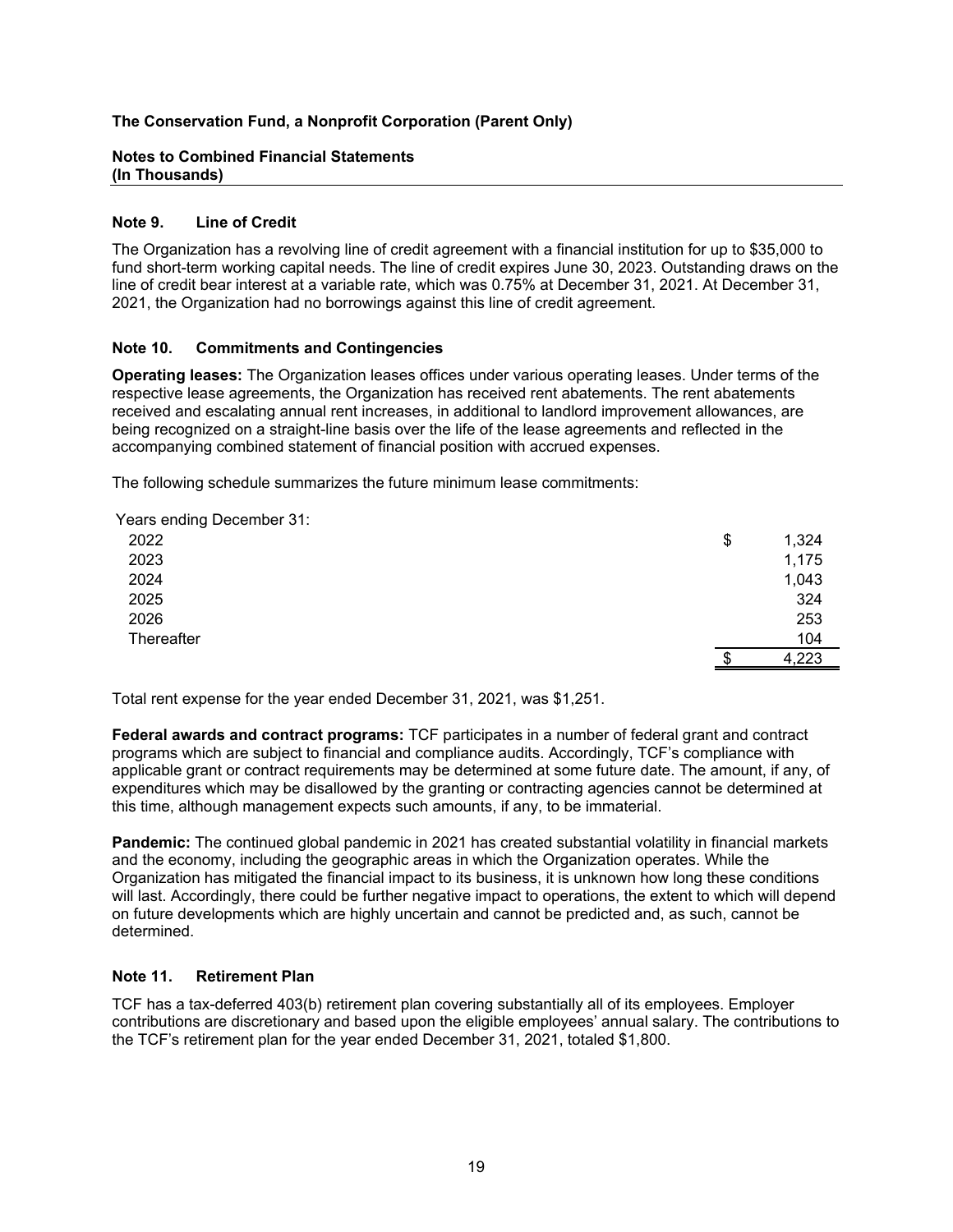#### **Notes to Combined Financial Statements (In Thousands)**

#### **Note 12. Net Assets with Donor Restrictions**

Net assets with donor restrictions are those net assets whose use by the Organization is limited by the donors for a special purpose or restricted to be used in a later period. At December 31, 2021, donor restricted net assets consisted of the following:

| Total net assets with donor restrictions                           | 247.527 |
|--------------------------------------------------------------------|---------|
| revolving fund loans required to be repaid                         | 107.157 |
| land acquisitions in various regions of the country with any       |         |
| Revolving net assets dedicated to providing temporary financing of |         |
| or operating programs                                              | 140.370 |
| Amounts restricted for various real estate acquisitions, projects  |         |

# **Note 13. Board-Designated Net Assets**

TCF has established the Stewardship and Defense Fund and its Board of Directors designated \$1,000 from its net assets without donor restrictions. The program addresses stewardship of conservation easements as well as legal and defense of all conservation real estate.

# **Note 14. Related Party Transactions**

PCAP is a certified Community Development Financial Institution (CDFI) that provides financing for and technical assistance to natural resource-based businesses. PCAP, a supporting organization to TCF, has entered into a management services agreement with TCF.

Under the terms of the agreement, TCF provides certain staffing and administrative services to PCAP. The management fee under the agreement was \$2,571 for the year ended December 31, 2021, and \$100 is due from PCAP as of December 31, 2021, and is included as a due from an affiliate on the combined statement of financial position. The agreement is for one year and is renewable for successive one-year terms unless either party provides written notice not to renew.

There were no payables due to PCAP as of December 31, 2021.

During 2021, TCF and PCAP agreed to pursue a legal and financial separation of PCAP from TCF. This decision has been made due to proposed changes in the U.S. Treasury Department's regulations for CDFIs that will require certain of their affiliates to have as their primary mission promoting community development, so that the CDFI can remain eligible for funds from the U.S. Treasury Department's CDFI Fund and other funders. TCF and PCAP do not believe this pending requirement can be met as their relationship is currently structured. The full separation is expected to be completed during 2022. As part of the separation, the management fee will cease and PCAP will maintain all payroll and information technology services.